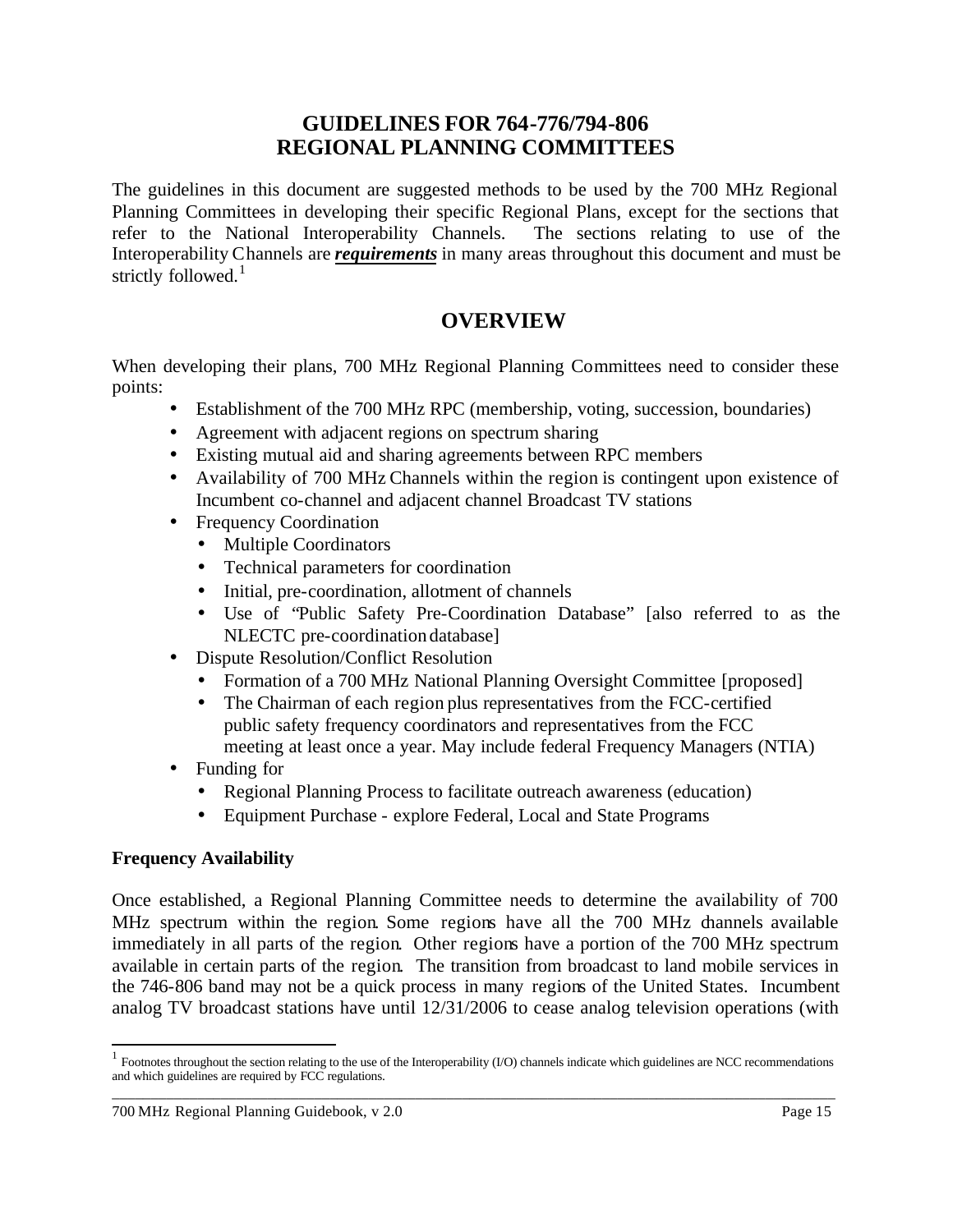several market penetration limitations that might extend that date). Incumbent digital TV broadcast stations must transition out of the 746-806 MHz spectrum, but may be delayed until after 12/31/2006 awaiting spectrum below 698 MHz (TV core spectrum on channels 2-51) to become available. Secondary television stations (LPTV, TV translator, boosters) can continue operations until primary users (public safety) are constructed and operational. Commercial Mobile Radio Service (CMRS) operators in the adjacent 30 MHz, who want to implement systems before 12/31/2006, may provide incentives to relocate incumbent TV stations.

Regions adjacent to the Canadian or Mexican border need to confirm the availability of channels within 120 km of the border, because Canada and Mexico are not transitioning this spectrum from broadcast to land mobile usage on the same schedule as the United States. Within 120 kilometers of the Canadian or Mexican border, availability of frequencies may be limited by current and future treaties. Also, license applications within 400 km of Canadian border are subject to review.

Information on each region's spectrum availability can be located on the NLECTC precoordination database. A complete band plan for the 700 MHz band is included as Appendix M of this document.

## **Frequency Coordination**

Coordination of the 700 MHz band is open to all FCC certified public safety frequency coordinators. Both the RPC and the coordinators are responsible for updating and maintaining the common NLECTC pre-coordination database.<sup>2</sup> See sample application flow procedures in Appendix G.

Numerous technologies with different channel bandwidths may be used in this band. This creates numerous co-channel and adjacent channel frequency coordination scenarios. Out-ofband emissions are based upon interference (adjacent channel coupled power) rather than emission masks. To account for the varying technologies, bandwidths, and emissions, and to efficiently use the spectrum, it is recommended that coordinators utilize a common methodology. Coordination programs shall utilize terrain-based propagation modeling that encompasses the methodologies of TIA/EIA<sup>3</sup> TSB-88A ("*Wireless Communication Systems, Performance In Noise And Interference-Limited Situations, Recommended Methods For Technology-Independent Modeling, Simulation and Verification"*). Information on co-channel performance criteria and adjacent channel intercepted power for various technologies and channel bandwidths may be found in Appendices A and C of that document.

<sup>&</sup>lt;sup>2</sup> In the 4<sup>th</sup> R&O in Docket 96-86, the FCC declined to make the NLECTC database mandatory but instead asked the NCC to 'continue to monitor the efforts under way to develop the database and report to the Chief, WTB, once the database is complete.' (paragraph 20 4<sup>th</sup> R&O)

 $3$  The Telecommunications Industry Association (TIA) is a Standards Development Organization (SDO) certified by the American National Standards Institute to develop standards for the land mobile communications sector.

<sup>700</sup> MHz Regional Planning Guidebook, v 2.0 Page 16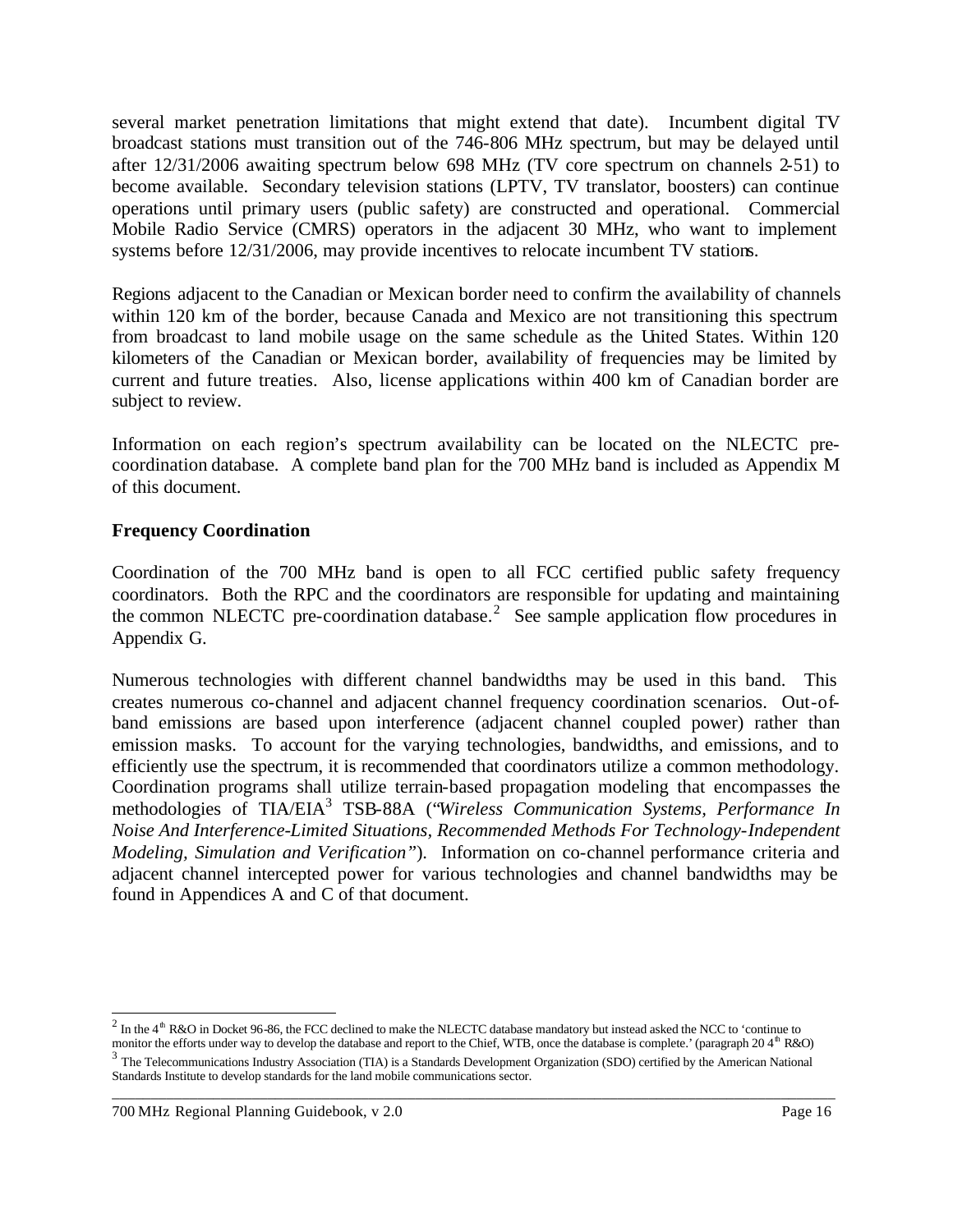# **SPECIFIC GUIDELINES FOR EACH ASPECT OF THE DRAFT NATIONAL/REGIONAL PLAN**

# **ESTABLISHING THE REGIONAL COMMITTEE/HOLDING THE FIRST MEETING**

## **ITEM 1. CHAIRPERSON**

Docket 96-86 requires the current NPSPAC (821-824/866-869 MHz) RPC Chairpersons to select a 700 MHz RPC convener. Interested parties may contact the current NPSPAC RPC chairperson to determine if the 700 MHz RPC convener has been selected. NPSPAC RPC chairpersons should notify the FCC Wireless Telecommunications Bureau, (email Joy Alford at Jalford@fcc.gov) and the 764-776/794-806 MHz RPC conveners will be listed on the FCC's website – http://www.fcc.gov/wtb/publicsafety/700MHz.

The 700 MHz RPC Chairperson shall be elected at the first RPC meeting. Before the meeting, a temporary secretary shall be selected to take the minutes of the first meeting. After the Chairman is elected, the committee must adopt bylaws, elect remaining officers, organize standing committees (e.g., interoperability committee  $-$  define I/O criteria<sup>4</sup>; planning committee – to write the plan; education/outreach committee – to promote awareness, survey user needs, contact eligible parties, etc.), and appoint standing committee chairs. The responsibilities of each standing committee must be documented.

RPC Officers' Term limits and succession procedures should be included in the by-laws. See sample Bylaws (Appendix F).

Once developed, if a region chooses not to administer its plan, the certified frequency coordinators would be permitted to continue to process applications consistent with the existing plan. If the RPC disbands prior to the adoption of a 700 MHz plan, and its members did not choose to establish separate plans pursuant to the options discussed in paragraphs 85 (opt-out)<sup>5</sup> and 86 of WT Docket No. 96-86, the certified public safety frequency coordinators could come to consensus and adopt a joint default plan, approved by the Commission, and process applications based on that plan. The frequency coordinators' authority to use the default plan would be terminated by FCC approval of an applicable regional plan for the region or any of its members. Any amendments or modifications to the default plan would require prior FCC approval.

**RECOMMENDATION:** If a region has not formed or has not written its Regional Plan within three years of the formal adoption of the 700 MHz National Plan, the FCC-certified public safety

 $^{4}$  In the 4<sup>th</sup> R&O, the FCC decided that each State would be responsible for administering the I/O channels and gave a deadline of 12/31/01 for each State to notify the Commission whether it would accept that responsibility. If notification from the state was not received by 12/31/01, the administration of the I/O channels reverted to the RPC on 1/01/02. The NCC recommended that States who choose to administer the 700 MHz I/O channels should use the recommendations provided herein.

\_\_\_\_\_\_\_\_\_\_\_\_\_\_\_\_\_\_\_\_\_\_\_\_\_\_\_\_\_\_\_\_\_\_\_\_\_\_\_\_\_\_\_\_\_\_\_\_\_\_\_\_\_\_\_\_\_\_\_\_\_\_\_\_\_\_\_\_\_\_\_\_\_\_\_\_\_\_\_\_\_\_\_\_\_\_\_\_\_\_\_\_\_ <sup>5</sup> The deadline for a region to 'opt out' of its current region was July 2, 2001. See FCC Public Notice DA 01-58 released January 10, 2001. The document is available on the FCC's website, www.fcc.gov/wtb/publicsafety/under 700 MHz National and Regional Planning.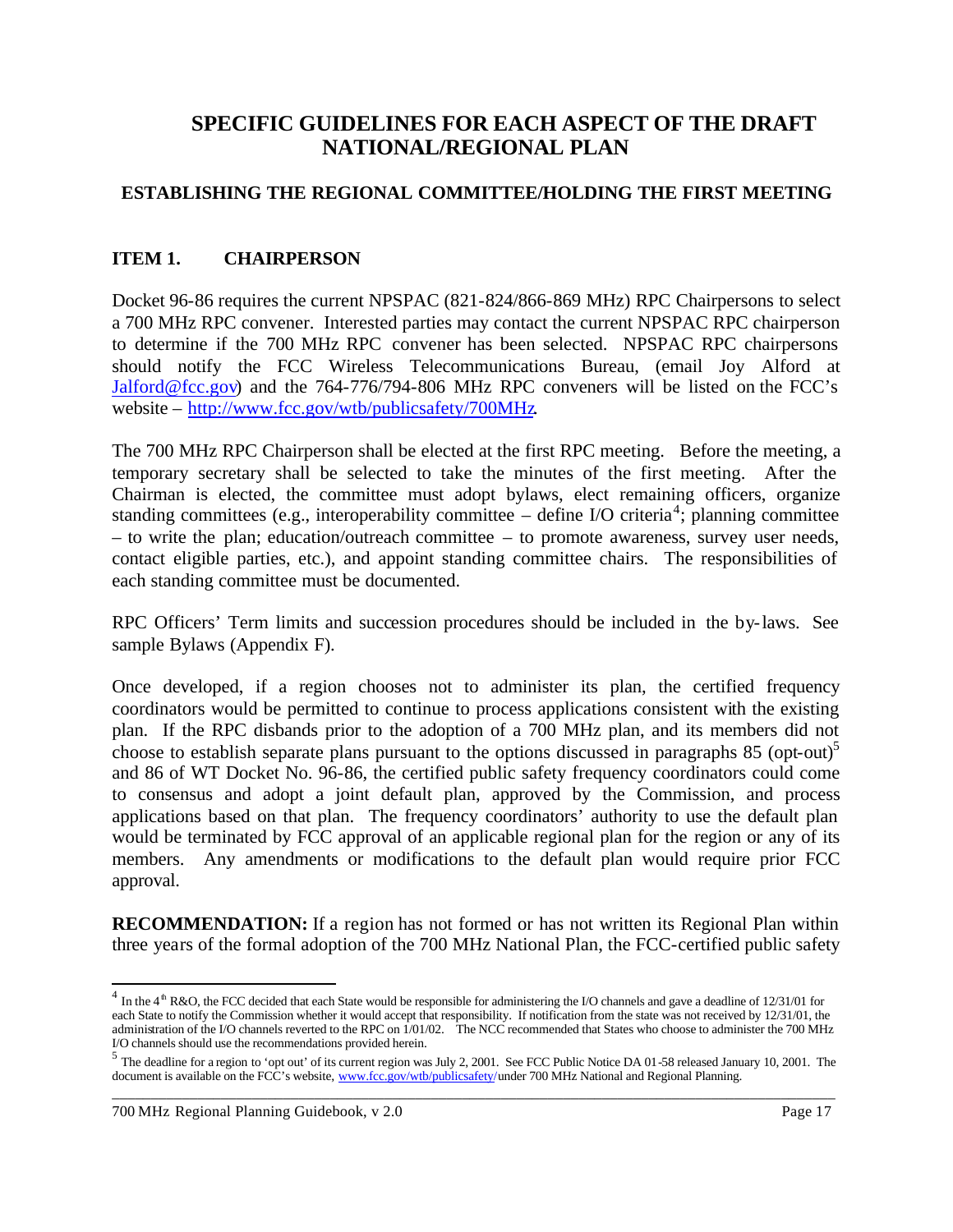frequency coordinators and the 700 MHz Regional Chairpersons of the adjacent regions, or the 700 MHz National Planning Oversight Committee (or a combination thereof) shall take responsibility for developing that region's plan.

# **ITEM 2. NAMES, MAILING ADDRESSES, PHONE NUMBERS AND AFFILIA-TIONS OF ALL RPC MEMBERS**

RPC shall maintain a current list of members (and other active participants) with their affiliation and contact information. Include contact information sponsoring agency or alternates. The current officers of the RPC should be clearly identified.

Each RPC shall establish membership criteria based upon adopted Bylaws

- $\blacksquare$  Voting members
- $\blacksquare$  Non-voting participants
- $\blacksquare$  Categories of eligibility such as police, fire, EMS, general, etc.
- $\blacksquare$  Procedures for alternate/substitute members including written proxy

# **ITEM 3. A DESCRIPTION OF THE REGION AND THE ELIGIBLE ENTITIES**

The RPC shall describe the cities, counties, and/or other political entities that make up the region, the description may include detailed population numbers. Eligibility shall be defined in the bylaws adopted by each RPC.

If the RPC is administering the I/O channels, the RPC shall catalogue the existing interoperability contracts, compacts, mutual aid agreements, etc. that are currently in place. This would be useful in the future for reviewing how the applicants for 700 MHz channels will continue to meet interoperability obligations and be affected by the additional I/O requirements of the 700 MHz band.

Note that federal agencies shall have access to the 700 MHz interoperability channels and may participate in shared, multi-jurisdictional systems.

## **ITEM 4. AN EXPLANATION OF HOW ALL ELIGIBLE ENTITIES WITHIN THE REGION WERE GIVEN NOTICE AND AN OPPORTUNITY TO PARTICIPATE IN THE PLANNING PROCESS**

The local convener shall give sixty days prior notice for the initial planning meeting of the 700 MHz RPC. Every effort must be made to notify all eligible entities within the region. The adjacent region's 821 and 700 MHz RPCs should be contacted.

The local convener shall use all reasonable resources to advertise the first meeting; e.g. FCC Public Notices, FCC Daily Digest, advertisements in public safety related publications, notices in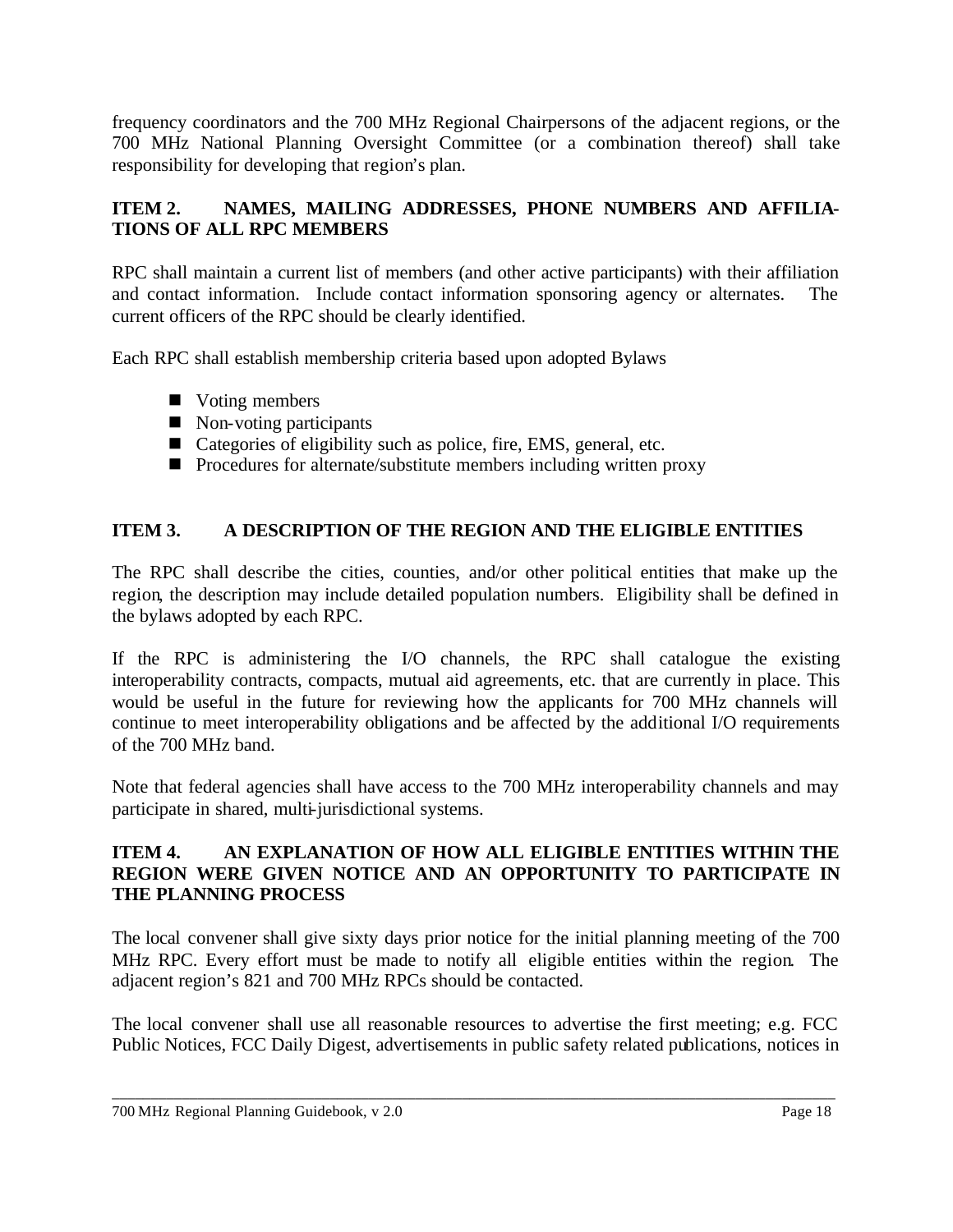the appropriate public safety organization publications, communications related trade publications, local newspapers, mailings, electronic mailings.

The following organizations should be notified and/or used as resources in developing the initial mailing list.

- American Association of State Highway and Transportation Officials (AASHTO)
- American College of Emergency Physicians
- American National Red Cross
- Association of Public-Safety Communications Officials International, Inc.(APCO)
- Federal Communications Commission Public Notice Process
- Federal Emergency Management Agency (FEMA)
- Federal Law Enforcement Wireless Users Group (FLEWUG)
- Forestry-Conservation Communications Association (FCCA)
- International Association of Chiefs of Police (IACP)
- International Association of Fire Chiefs (IAFC)
- International Bridge Turnpike & Tunnel Association (IBTTA)
- International Municipal Signal Association (IMSA)
- Local & State Government Advisory Committee
- National Association of Counties
- National Association of State EMS Directors
- National Governors Association
- National League of Cities
- National Public Safety Telecommunications Council (NPSTC)
- Public Safety Wireless Network (PSWN)
- US Conference of Mayors

The Regional Plan must list the steps undertaken to encourage and accommodate all eligible entities to participate in the planning process. Examples of material to include in the plan to meet this requirement are a description of steps taken to hold meetings in various parts of the region, copies of meeting notices and publications in which the notices were placed, and making all submission of materials available to each member. In particular, the FCC is encouraging the participation of Native American tribes. In addition, the Commission believes that all Regional Planning Committee meetings should be open to all members of the public safety community. Affording representatives of all entities in the public safety community the opportunity to participate in the planning process is essential.

Mutual Aid organizations should be contacted and included in the planning process. Since Non-Government Organizations (NGOs) may be licensed in the 700 MHz band with sponsorship by a governmental agency, they may also be encouraged to participate.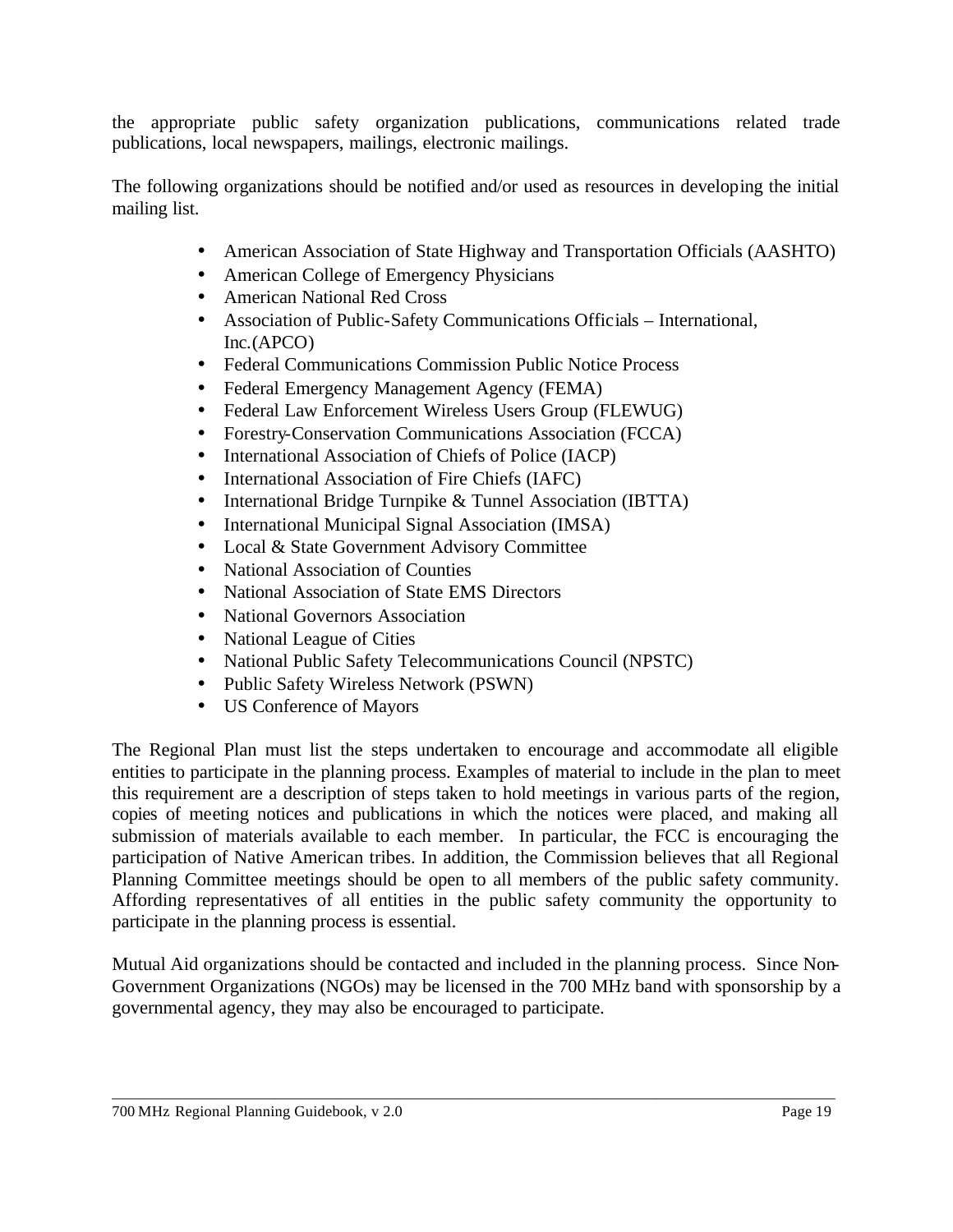Participation from the following organizations should be considered for mutual aid purposes:

| <b>Federal Agencies</b> | <b>State Agencies</b>    | City/Township/Town      | <b>County</b>           |
|-------------------------|--------------------------|-------------------------|-------------------------|
| Federal Marshal         | Police                   | Police Dept.            | <b>Sheriff</b>          |
| Border Patrol           | Fire Marshal             | Parks                   | Parks                   |
| Coast Guard             | <b>DEO</b>               | <b>HAZMAT</b>           | <b>HAZMAT</b>           |
| Navy/Army/Marines       | <b>DOT</b>               | Fire Dept.              | Fire Dept.              |
| <b>HAZMAT</b>           | Dept. of Corrections     | <b>Schools</b>          | Road Commission         |
| Dept. of Treasury       | <b>HAZMAT</b>            | Public works            | Animal Control          |
| Indian Tribal Nations   | <b>Transit Authority</b> | Community Health        | Ambulance Service       |
| <b>Forest Services</b>  | Community Health         | Animal Control          | <b>Bridge Authority</b> |
| Parks Services          | Office of Emerg. Mgt.    | Ambulance Service       | <b>Metro Parks</b>      |
| <b>FEMA</b>             | <b>DNR</b>               | <b>Bridge Authority</b> | Office of Emerg.Mgt.    |
| DoT                     |                          | <b>Metro Parks</b>      |                         |
|                         |                          |                         |                         |
|                         |                          |                         |                         |

| <b>Population Centers/Industry</b><br><b>Business</b>                          | <b>Public Service</b>                         | <b>Hospitals</b>           | <b>Transportation</b>                                           |
|--------------------------------------------------------------------------------|-----------------------------------------------|----------------------------|-----------------------------------------------------------------|
| <b>Gas Company</b><br><b>Electric Company</b><br>Colleges/Universities/Schools | <b>Salvation Army</b><br>Red Cross<br>Private | City<br>County<br>Railroad | <b>Harbor Master</b><br>Airport                                 |
| Stadium(s)<br><b>Convention Centers</b><br>Factories                           | Ambulance Service<br><b>Bridge Authority</b>  |                            | Civil Air Patrol<br><b>Toll Road</b><br><b>Bridge Authority</b> |

The RPCs should create and maintain a list of agencies within a region which need to be notified of the 700 MHz planning process.

After the first meeting, subsequent meetings can be held at any interval. A method for notification for subsequent meetings should be established.

#### **Electronic Correspondence**

To encourage the greatest possible participation, RPC should consider the use of electronic distribution to advertise meetings and disseminate information such as: Internet, email, list servers, web sites.

\_\_\_\_\_\_\_\_\_\_\_\_\_\_\_\_\_\_\_\_\_\_\_\_\_\_\_\_\_\_\_\_\_\_\_\_\_\_\_\_\_\_\_\_\_\_\_\_\_\_\_\_\_\_\_\_\_\_\_\_\_\_\_\_\_\_\_\_\_\_\_\_\_\_\_\_\_\_\_\_\_\_\_\_\_\_\_\_\_\_\_\_\_

Examples: http://www.fcc.gov/Daily\_Releases/Daily\_Digest/ http://wireless.fcc.gov/publicsafety/700MHz/ http://www.apcointl.org http://www.pswn.gov http://www.firehouse.com http://www.nvfc.org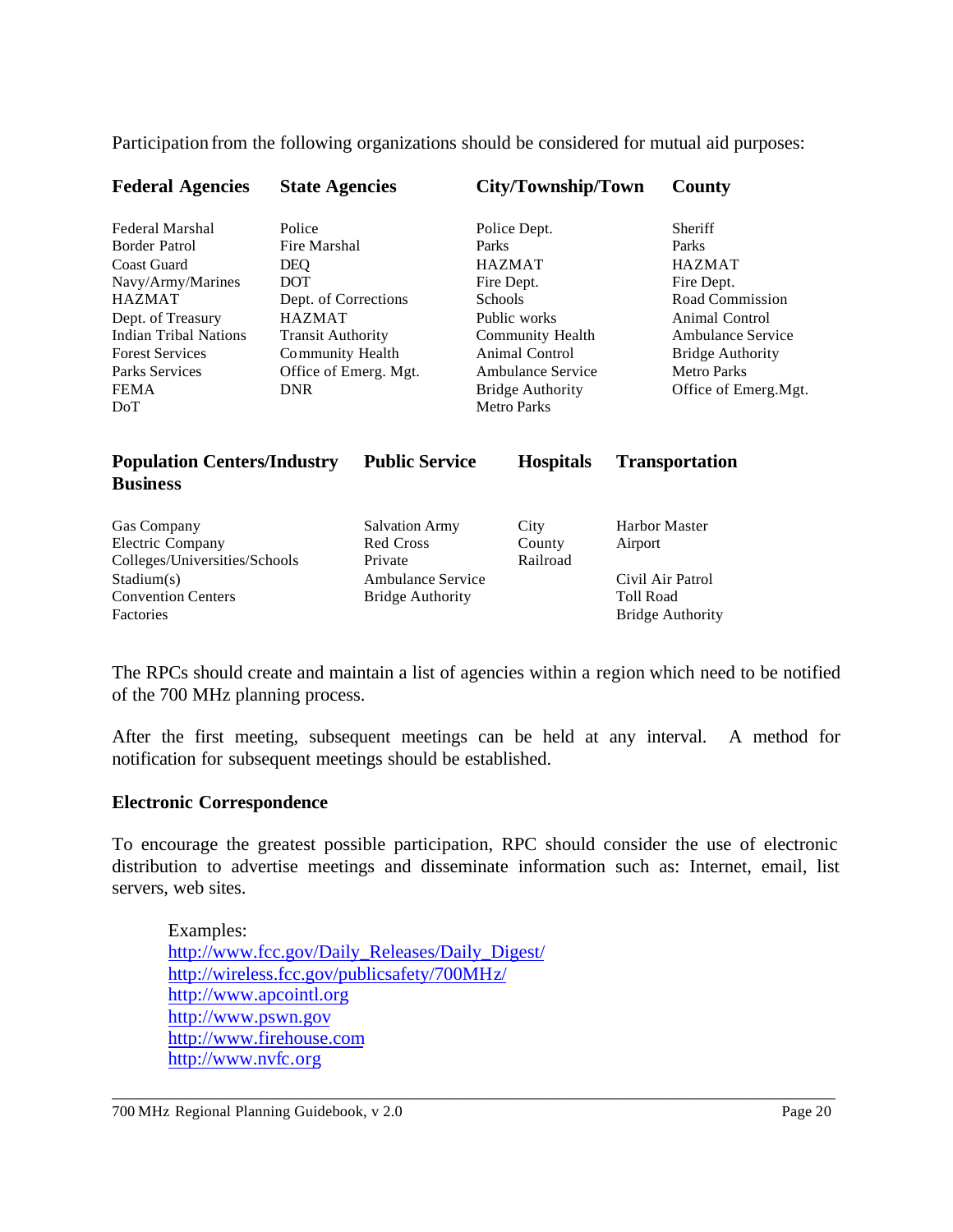http://www.theiacp.org www.doi.gov/bureau-indian-affairs.html http://www.npstc.org Each individual State's daily business registers Each individual State's Emergency Management web site State/Regional/Organization mail list servers or email

Once the RPC has been established, it should consider using a list-server to distribute information among the members and participants. As members are added to the RPC, they can be added to the list-server. An Email address can be set up so members can submit comments. E-mail may be used to distribute submissions between members of the Regional committee.

Funding for advertising, notification, start up costs and user education is available and should be coordinated through the NLECTC.

See Appendix E for a sample meeting agenda, Appendix H for details on NLECTC-sponsored start-up funding and contact address, and Appendix I for a sample FCC Public Notice.

# **ITEM 5. SUMMARY OF THE MAJOR ELEMENTS OF THE PLAN**

Each RPC must decide how the general use frequencies and low power, on-site frequencies will be allocated within the region and how frequencies will be coordinated near regional boundaries. Such major decisions as pre-coordination procedures within the region and with adjacent regions, application solicitation and processing, how the matrix was applied and how spectrum efficiency was encouraged should be summarized in this section.

The NCC's decisions on the use of the interoperability channels are mandatory.<sup>6</sup> A statement to the effect that the interoperability channels will be used in accordance with the NCC's recommendations should be included in this section.

See also Item 8 below.

## **ITEM 6. DESCRIPTION OF HOW NATIONAL INTEROPERABILITY CHAN-NELS ARE TO BE USED WITHIN THE REGION** *<sup>7</sup>*

The narrowband voice & data interoperability channels (sixty-four at 6.25 kHz bandwidth) are defined on a nationwide basis. Appendix A shows the designation of these channels as defined by the NCC. Since they are nationwide channels, each channel must have the same usage within each region and across regional borders. They have been sub-divided into different service categories.

 6 The FCC adopted many, but not all, of the NCC's recommendations for the I/O channels and incorporated those recommendations into the 700 MHz rules. The FCC encouraged RPCs to follow the NCC recommendations that were not included in Part 90.

\_\_\_\_\_\_\_\_\_\_\_\_\_\_\_\_\_\_\_\_\_\_\_\_\_\_\_\_\_\_\_\_\_\_\_\_\_\_\_\_\_\_\_\_\_\_\_\_\_\_\_\_\_\_\_\_\_\_\_\_\_\_\_\_\_\_\_\_\_\_\_\_\_\_\_\_\_\_\_\_\_\_\_\_\_\_\_\_\_\_\_\_\_ <sup>7</sup> See Footnote 4. If the State chooses to administer the I/O channels, the State should use this section of the Guidelines to develop a statewide I/O plan.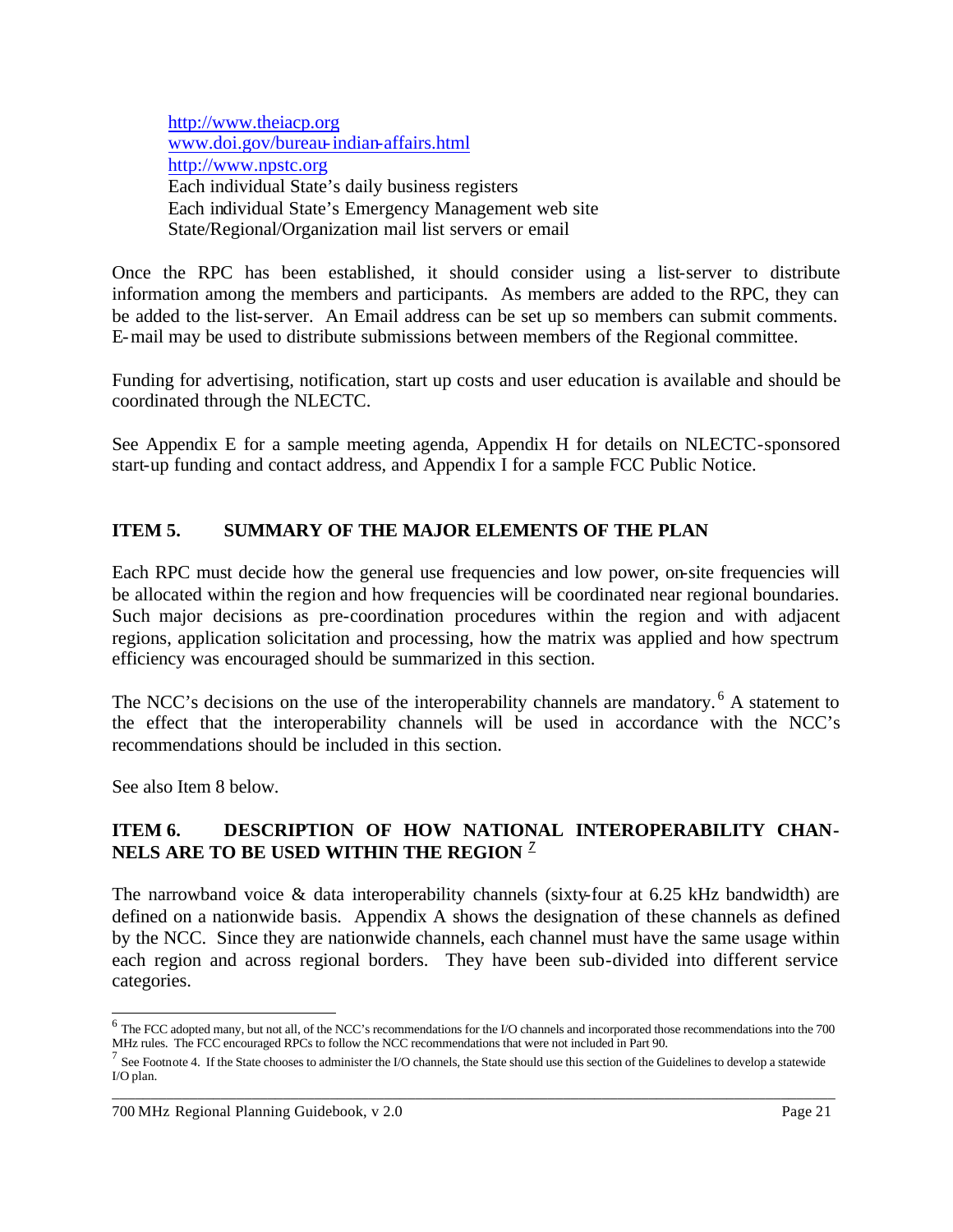The current proposal, adopted by the NCC, is to use the ANSI/TIA 102 Standards (i.e., Project 25 digital protocols) as the Digital Interoperability Standard for the conventional-only mode of operation on the narrowband voice  $\&$  data interoperability channels.<sup>8</sup>

There are 2 Calling channel sets and 30 Tactical channel sets. Channel Sets are comprised of two 6.25 kHz channels each.

The Tactical channel sets are subdivided into the following recommended categories: <sup>9</sup>

- 4 for Emergency Medical Services,
- 4 for Fire Services,
- 4 for Law Enforcement Services,
- 2 for low speed data
- 2 for Mobile Repeater operation,
- 2 for Other Public Services, and
- 12 for Public Safety General Services

### **Calling Channels**

Because the 700 MHz band will be initially encumbered by broadcast television, two of the interoperability channels sets are reserved as "Calling Channels". <sup>10</sup> The State (or RPC)<sup>11</sup> must define when and where the two calling channels are to be used. These calling channels, which appear in the Table of Interoperability Channels (Appendix A) as "7CALLA" and "7CALLB"<sup>12</sup> must be monitored, as appropriate, by licensees who employ interoperability infrastructure in the associated channel group.<sup>13</sup> When calling channels are integrated into infrastructure, their coverage must at least match the coverage of the other interoperability channels in the system. In addition to the usual calling channel functions, the calling channels may to be used to notify users when a priority is declared on one or more of the tactical interoperability channels.

#### **Tactical Channels**

All Interoperability channels, except as described below, shall be used for conventional-only operation. Normally, users will 'call' a dispatch center on one of the "Calling Channels" and be assigned an available tactical channel. Deployable narrowband operations (voice, data, trunking)

<sup>&</sup>lt;sup>8</sup> Voice and Data Interoperability standards were decided in the 4<sup>th</sup> R&O in Docket 96-86 and can be found in Part 90 of the Code of Federal Regulations (CFR). Voice I/O standard documents are listed in 90.548(a)(i); data I/O standard documents are listed in 90.548(a)(ii).

 $9\text{ m}$  In the 4<sup>th</sup> R&O, the Commission declined to adopt the NCC's recommended channel designations into the rules. The categories listed above were recommended by the Interoperability Subcommittee (IOSC).<br><sup>10</sup> The 764-776 and 794-806 MHz spectrum was re-allocated from television broadcasting (channels 63, 64, 68, & 69) to Public Safety. Until

incumbent broadcasters move out of this spectrum, Public Safety may be blocked from implementing systems. Therefore, two channel groups have been established, 63 paired with 68 and 64 paired with 69. Anticipating that one of these channel groups may become available prior to the other, two Calling Channels were defined, one in each channel group.

<sup>11</sup> See Footnote 4.

 $12$  The 700 MHz calling channels are listed in 90.531(b)(1)(ii)

\_\_\_\_\_\_\_\_\_\_\_\_\_\_\_\_\_\_\_\_\_\_\_\_\_\_\_\_\_\_\_\_\_\_\_\_\_\_\_\_\_\_\_\_\_\_\_\_\_\_\_\_\_\_\_\_\_\_\_\_\_\_\_\_\_\_\_\_\_\_\_\_\_\_\_\_\_\_\_\_\_\_\_\_\_\_\_\_\_\_\_\_\_ <sup>13</sup> In the 4<sup>th</sup> R&O, the FCC declined to mandate monitoring or other administrative requirements for the I/O channels. Instead, the State (or RPC) is tasked with addressing those issues.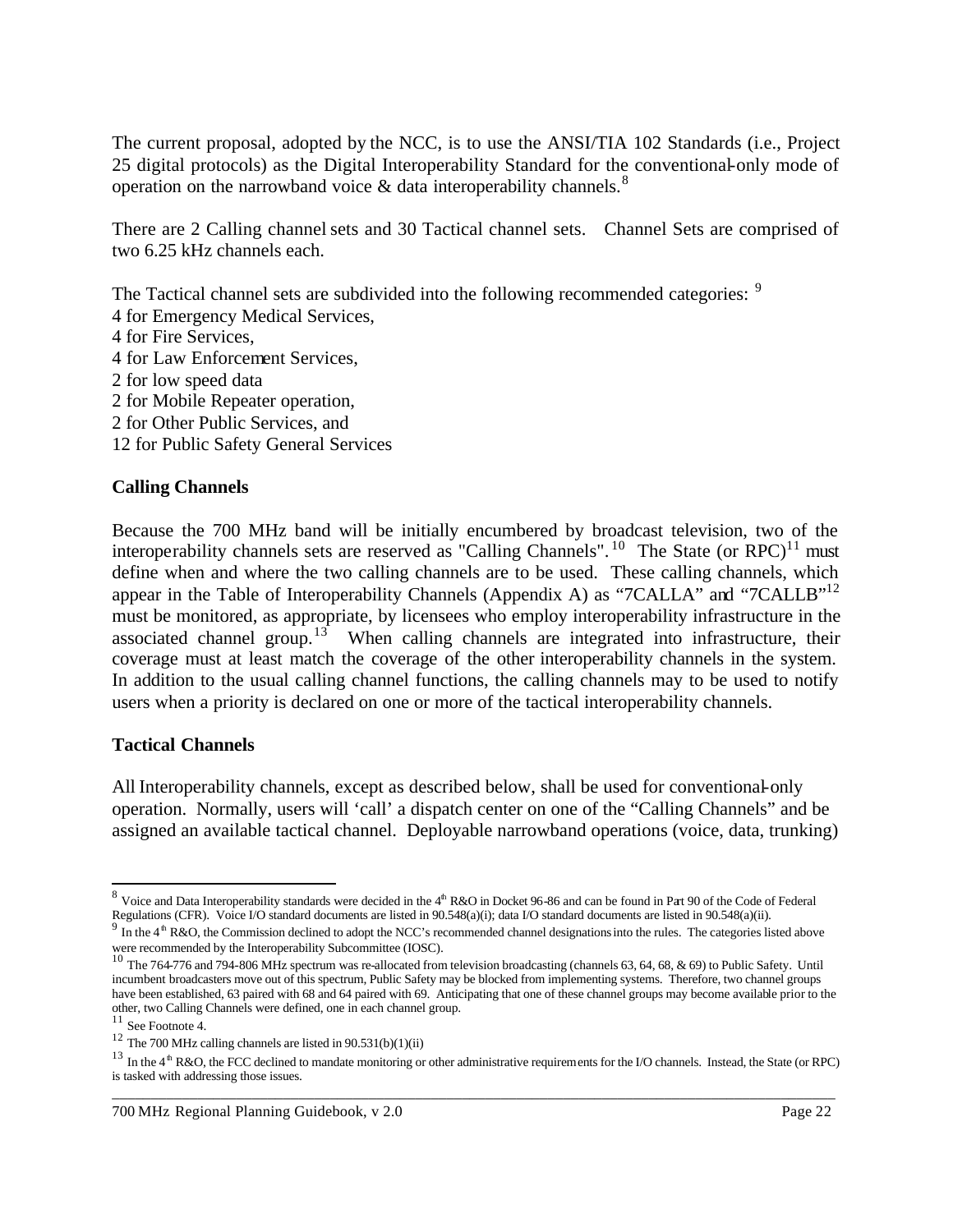shall be afforded access to the same pool of channels used for similar fixed infrastructure operations. In the event of conflict between multiple activities, prioritized use shall occur.

#### **Encryption**

Use of encryption is prohibited on calling channels and permitted on all other interoperability channels. A standardized encryption algorithm for use on the interoperability channels must be TIA/EIA IS AAAAA Project 25 DES encryption protocol. <sup>14</sup>

#### **Deployable Systems**

General Public Safety Services Channels labeled 7GTAC5 through 7GTAC15, 7GTAC35 through 7GTAC45, or both, shall be made available for "deployable" equipment used during disasters and other emergency events that place a heavy, unplanned burden upon in-place radio systems. States (or Regional Planning Committees)<sup>15</sup> shall consider the need for both "deployable trunked" and "deployable conventional" systems and make those channels available to all entities in their State/region.

#### **Trunking on the Interoperability Channels**

Trunking the Interoperability channels on a secondary basis shall be limited to operation on eight specific 12.5 kHz channel sets, divided into two subsets of four 12.5 kHz channels. One subset is defined by 7GTAC5 through 7GTAC11 and the other by 7GTAC35 through 7GTAC41.<sup>16</sup>

Any licensee implementing base station operation in a trunking mode on Interoperability Channels shall provide and maintain on a continuous (24 hr x 7 day) basis at its primary dispatch facility the capability to easily remove one or more of these interoperability channels, up to the maximum number of such trunking channels implemented, from trunking operation when a conventional access priority that is equal to or higher than their current priority is implemented.<sup>17</sup>

While it may be desirable for the States (or Regional Planning Committees)<sup>18</sup> to permit trunked radio systems to incorporate one or more of the Interoperability channels into a single trunking system as a means of enhancing the use of the system for interoperability purposes (and by implication allow those channels to be routinely used for normal day-to-day communications), care must also be given to ensure that those channels do not become such an integral part of the trunked system operation that it becomes politically and technically impossible to extract them from the trunked system in the event of an emergency event having higher priority. For this reason, the Interoperability Subcommittee recommends that States (or Regional Planning

l

 $14$  Prohibition of encryption on the calling channels and the encryption protocol to be used on the other I/O channels was determined in the 4<sup>th</sup> R&O. Information on encryption may be found in 90.553 of the CFR.

<sup>15</sup> See Footnote 4.

<sup>&</sup>lt;sup>16</sup> Trunking recommendations adopted in the  $4<sup>th</sup> R&O$ . A list of the channels that may be used for secondary trunking can be found in  $90.531(b)(1)(iii)$ 

<sup>&</sup>lt;sup>17</sup> In the 4<sup>th</sup> R&O, the FCC stated it was 'appropriate to require such monitoring' but delegated to the States (or RPCs) the task of determining how monitoring would be accomplished.

<sup>18</sup> See Footnote 4.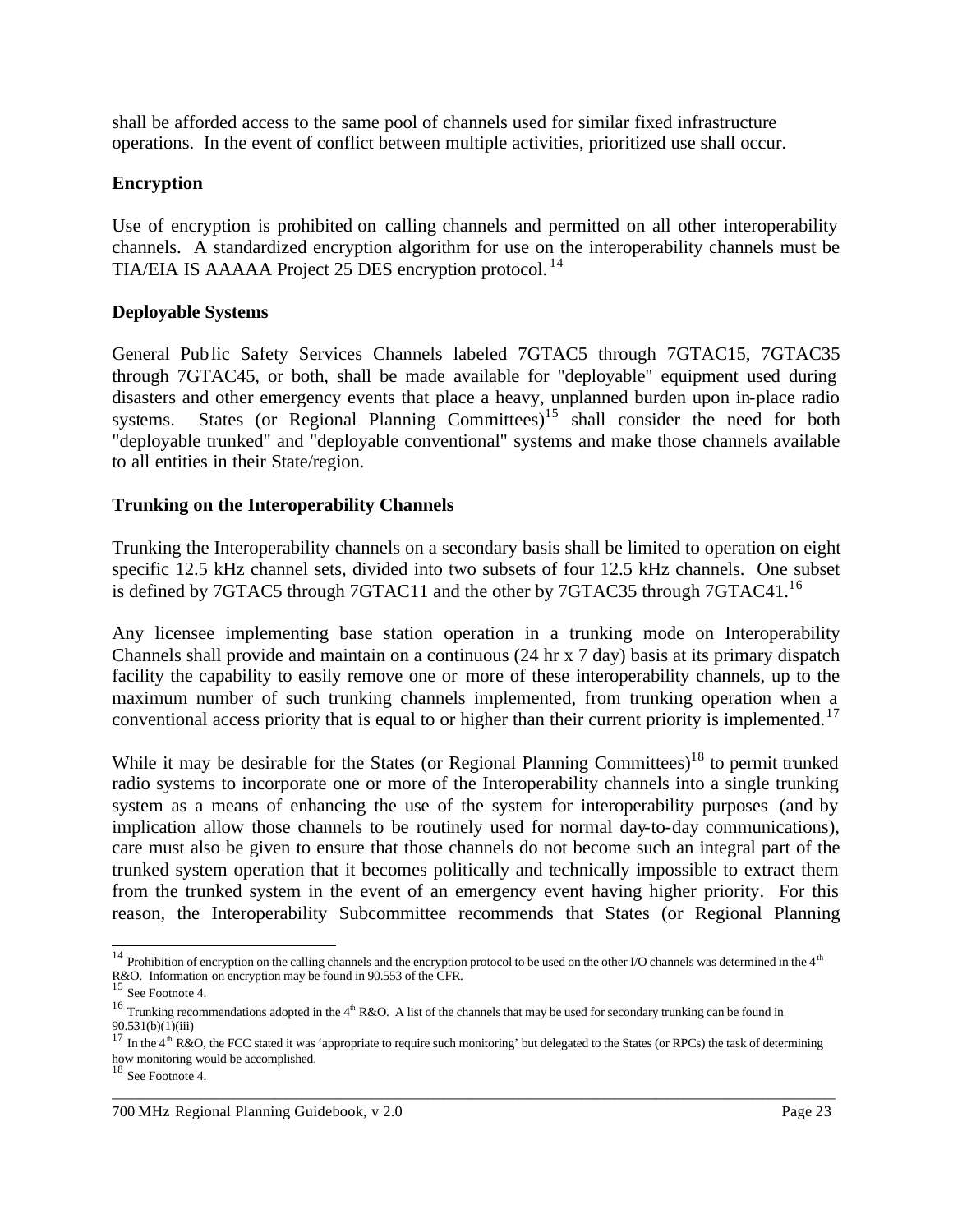Committees)<sup>19</sup> limit the number of Interoperability channels that may be integrated into any single trunked system to the following amounts:

For systems having 10 or fewer "general use" voice paths allocated, one (1) trunked Interoperability Channel set is permitted. For systems having more than 10 "general use" voice paths allocated, two (2) trunked Interoperability Channel sets are permitted.

States (or Regional Planning Committees)<sup>20</sup> may consider allotting additional Interoperability Channel set(s) for trunked systems having more than 20 "general use" voice paths allocated upon a showing of need and upon a determination that assignment of the Interoperability Channel set(s) will not adversely impact availability of those channels to other trunked and/or conventional radio systems in the area (e.g. a single consolidated trunked system servicing all public safety agencies in an area might satisfy this criterion). The maximum number of Interoperability channel sets for trunked systems permitted for use by an individual licensee is four. $^{21}$ 

The channels (two 6.25 kHz pairs) in Reserve Spectrum immediately adjacent to the 7GTAC channels where secondary trunking is permitted [(21, 22), (101, 102), etc.] are available for secondary trunking, but only in conjunction with the adjacent Interoperability 12.5 kHz channel pair in a 25 kHz trunked system<sup>22</sup> and will be administered by the State (or Regional Planning Committee)<sup>23</sup>. If a State (or RPC) elects to permit 25 kHz trunking on interoperability channels, these Reserve Spectrum guard channels would become part of those trunking channels. In making a decision to allow 25 kHz trunking on these interoperability channels, States (or RPCs) must consider the impact on the channels adjacent to these 25 kHz trunking channels. Additionally, the State (or RPC) must consider the impact to the ability of these 25 kHz trunking channels to be immediately reverted to 12.5 kHz conventional interoperability use.

## **Standard Operating Procedures on the Trunked I/O Channels for I/O Situations above Level 4**

The safety and security of life and property determines appropriate interoperable priorities of access and/or reverting from secondary trunked to conventional operation. In the event secondary trunked access conflicts with conventional access for the same priority, conventional access shall take precedence. Access priority for "mission critical"<sup>24</sup> communications is recommended<sup>25</sup> as follows:<sup>26</sup>

l

<sup>19</sup> See Footnote 4.

<sup>20</sup> *ibid.*

 $21$  See 90.531(b)(1)(iii).

<sup>&</sup>lt;sup>22</sup> In the 4<sup>th</sup> R&O, the FCC adopted this recommendation. See 90.531(b)(7).

<sup>23</sup> See Footnote 4.

<sup>&</sup>lt;sup>24</sup> Mission critical use shall not include nor imply administrative or non-mission critical applications.

 $^{25}$  In the 4<sup>th</sup> R&O the FCC declined to adopt the NCC's recommended priority access procedures. The state (or RPC) should develop priority access procedures and resolve disputes. The Priority Access procedures recommended by the NCC are presented here as a model for use by the States (or RPCs).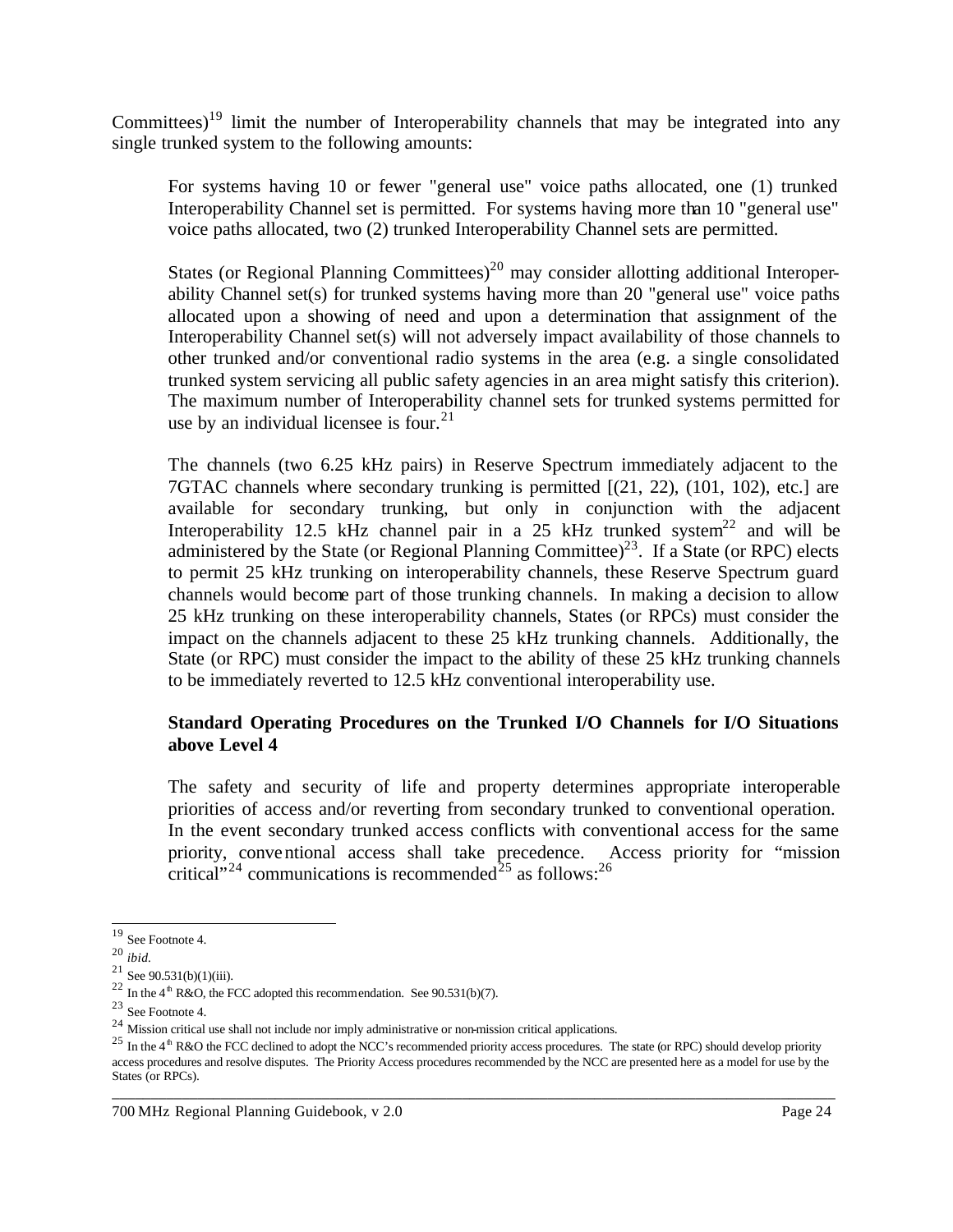- 1. Disaster and extreme emergency operations for mutual aid and interagency communications;
- 2. Emergency or urgent operation involving imminent danger to life or property;
- 3. Special event control, generally of a preplanned nature (including Task Force operations);
- 4. Single agency secondary communications.<sup>27</sup> Priority 4 is the default priority *when no higher priority has been declared.*

For those systems employing I/O channels in the trunked mode, the State (or RPC)<sup>28</sup> must set up interoperability talk groups and priority levels for those talk groups so that it is easy for dispatch to determine whether the trunked I/O conversation in progress has priority over the requested conventional I/O use. States (or RPCs) must also determine whether a wide-area I/O conversation has priority over a local I/O conversation.

### **Standardized Nomenclature**

Standardized nomenclature is recommended nationwide such that all 700 MHz public safety subscriber equipment using an alphanumeric display only be permitted to show the recommended label from the Table in Appendix A when the radio is programmed to operate on the associated 700 MHz channel set. The Table shows the recommended label for equipment operating in the mobile relay (repeater) mode. When operating in direct (simplex) mode, the letter "D" appended to the end of the label is recommended.<sup>29</sup>

### **Data Only Use of the I/O Channels**

Narrowband data-only interoperability operation on the Interoperability channels on a secondary basis shall be limited to two specific 12.5 kHz channel sets. One set is defined by DTAC17 and the other by  $7DTAC47$ .<sup>30</sup>

### **Wideband Data Standards**

Within the 12 MHz of spectrum designated for high capacity, wide bandwidth (50 to 150 kHz) channel usage, there are eighteen 50 kHz (or six 150 kHz) channels designated for wideband interoperability use.

l

<sup>&</sup>lt;sup>26</sup> These access priorities are taken from the \$4.1.21 of the Final Report of the Public Safety Wireless Advisory Committee dated September 11, 1996.

<sup>&</sup>lt;sup>27</sup> This fourth priority would allow shedding traffic long in duration or overloading the non-interoperable system; but is not "two or more different entities" as defined in paragraph 76 of FCC 98-191. Overloading conditions should identify a potential need for expansion of the associated non-interoperable system.

<sup>28</sup> See Footnote 4.

 $^{29}$  In the 4<sup>th</sup> R&O, the FCC declined to require labeling nomenclature on radios with alphanumeric labeling. NCC was directed to consider developing an industry standard for display labeling. The NCC's recommendations are offered here as a model for State (or RPC) planning.<br><sup>30</sup> See 90.548(a)(ii) for data interoperability standard documents.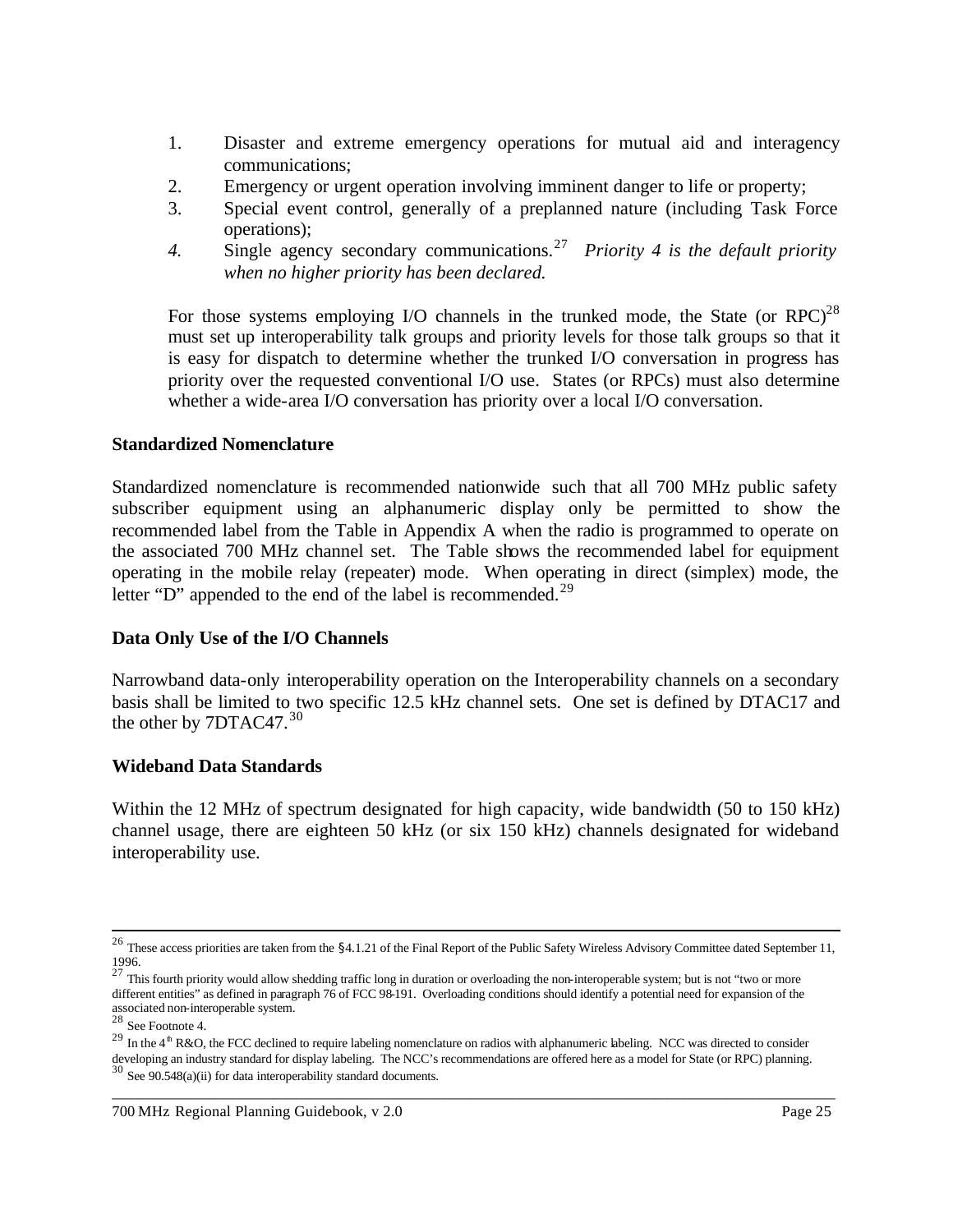[PLEASE NOTE: The Technology Subcommittee has determined that there is no existing wideband standard that could be recommended for interoperability. The Technology Subcommittee has asked the Telecommunications Industry Association<sup>3</sup> (TIA) to develop a wideband data standard. TIA's TR-8 subcommittee is currently working on the development of a wideband data standard. TIA has accepted this request. A standard is expected by mid-2003.]

#### **State Interoperability Executive Committees <sup>31</sup>**

State Interoperability Executive Committees should be formed to administer a State Interoperability Plan in each state or territory. These plans should include, but not be limited to, interoperability operations on the 700 MHz interoperability channels. These committees should include an equal number of representatives each providing regional representation from state, county/parish (where applicable), and local governments, with additional representation from special districts and federal agencies, as appropriate. Such committees may represent all disciplines, in which case emergency medical, fire, forestry, general government, law enforcement, and transportation agencies from each level of government shall be represented equally. Alternatively, Committees may represent a single discipline in which case it is only necessary to have membership from the different leve ls of government previously described.

The state or states within a region or multiple regions should use the Incident Command System (ICS) as a guideline in developing their regional interoperability plans. See Appendix J. In the event that the state will not accept this responsibility, the RPC shall develop such plans.

The individual States may hold licenses on interoperability channels for all infrastructure and subscriber units within their state. In the event that a State declines to do so, it may delegate this responsibility to the RPC. $^{32}$ 

The State (or  $RPC$ )<sup>33</sup> would have oversight of the administration and technical parameters of the infrastructure for the interoperability channels within their state (or region).

Recommended templates for a *Memorandum of Understanding for Operating the 700 MHz Interoperability Channels* and a *Sharing Agreement* are attached. The MOU shall be typed on appropriate committee letterhead and the Sharing Agreement on agency letterhead.<sup>34</sup> See Appendices B&C.

\_\_\_\_\_\_\_\_\_\_\_\_\_\_\_\_\_\_\_\_\_\_\_\_\_\_\_\_\_\_\_\_\_\_\_\_\_\_\_\_\_\_\_\_\_\_\_\_\_\_\_\_\_\_\_\_\_\_\_\_\_\_\_\_\_\_\_\_\_\_\_\_\_\_\_\_\_\_\_\_\_\_\_\_\_\_\_\_\_\_\_\_\_

 $31$  In the 4<sup>th</sup> R&O, the FCC determined that administration of the I/O channels should be done at the state level. While it supported the concept of SIECs, the Commission did not mandate that they be formed if a state already had a similar structure in place. See  $90.525(a)$ 

<sup>32</sup> See 90.525(b)

<sup>33</sup> See Footnote 4.

 $34$  In the 4<sup>th</sup> R&O the FCC endorsed but did not require the use of the recommended MOU and Sharing Agreement templates.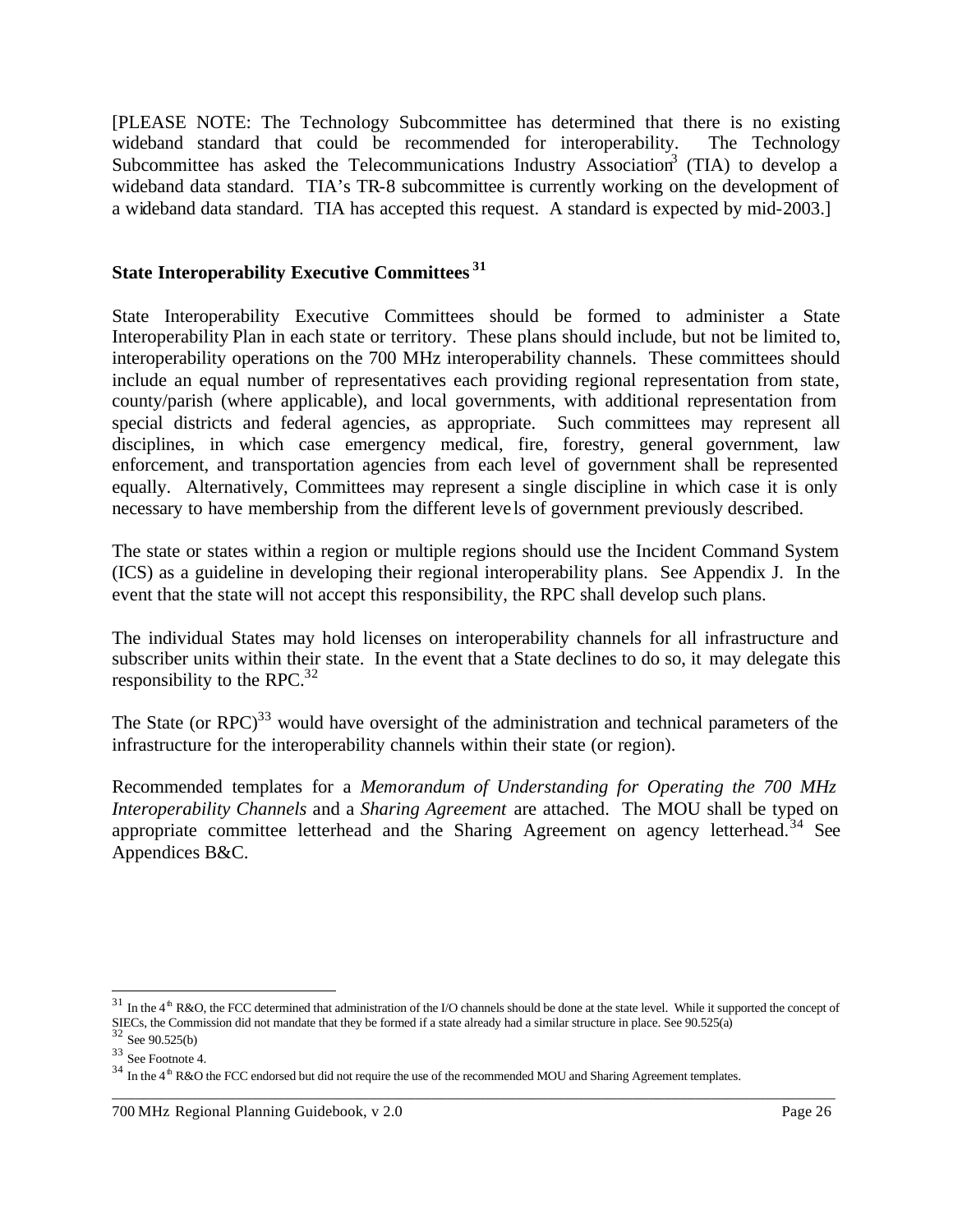## **Minimum Channel Quantity**

The minimum channel quantity for Calling and tactical channel sets requires 8 I/O channel slots in each subscriber unit. Including direct (simplex) mode on these channel sets, up to 16 slots in each radio will be programmed for I/O purposes. Backbone issues are deferred to the SIECs and/or RPCs.<sup>35</sup> Subscriber units, which routinely roam through more than one jurisdiction up to nationwide travel will require more than the minimum channel quantity.

The Calling channel sets (7CALLA and 7CALLB) shall be implemented in all voice subscriber units in repeat-mode and direct (simplex) mode. "Direct" mode is permitted in the absence of repeat operation or upon prior dispatch center coordination. If the local Calling channel set is not known, 7CALLA shall be attempted first, then 7CALLB. Attempts shall be made on the repeater mode first then on the direct (simplex) mode.

A minimum set of Tactical (TAC) channels shall be implemented in every voice subscriber unit in the direct (simplex) mode. Specific channel sets are shown below (SIECs or RPCs will have the option to exceed this minimum requirement.)

- 7GTAC13 & 7GTAC43 channel sets
- 7MTAC25 & 7MTAC55 channel sets
- 70TAC33 & 70TAC63 channel sets

**NOTE:** Selection of the above TAC channels based on revised Table of Interoperability Channels. Channel labels are a compromise between  $4<sup>th</sup> R&O$  and IO-0062D-20010118.

Voice subscriber units subject to multi-jurisdictional or nationwide roaming should have all I/O voice channels, including direct (simplex) mode, programmed for use.

# **Direct (Simplex) Mode**

In direct (simplex) mode, transmitting and receiving on the output (transmit) side of the repeater pair for subscriber unit-to-subscriber unit communications at the scene does not congest the repeater station with unnecessary traffic. However, should someone need the repeater to communicate with the party who is in "direct" mode, the party would hear the repeated message, switch back to the repeater channel, and join the communications. Therefore, operating in direct (simplex) mode shall only be permitted on the repeater output side of the voice I/O channel sets.

### **Common Channel Access Parameters**

Common channel access parameters will provide uniform I/O communications regardless of jurisdiction, system, manufacturer, etc. Thus, the Calling and TAC channels (all of them) should include a common NAC as the national standard. The secondary, trunked I/O channels would be excluded in the trunked mode. However, when reverted to conventional I/O, the common NAC

\_\_\_\_\_\_\_\_\_\_\_\_\_\_\_\_\_\_\_\_\_\_\_\_\_\_\_\_\_\_\_\_\_\_\_\_\_\_\_\_\_\_\_\_\_\_\_\_\_\_\_\_\_\_\_\_\_\_\_\_\_\_\_\_\_\_\_\_\_\_\_\_\_\_\_\_\_\_\_\_\_\_\_\_\_\_\_\_\_\_\_\_\_

<sup>35</sup> See Footnote 4.

<sup>700</sup> MHz Regional Planning Guidebook, v 2.0 Page 27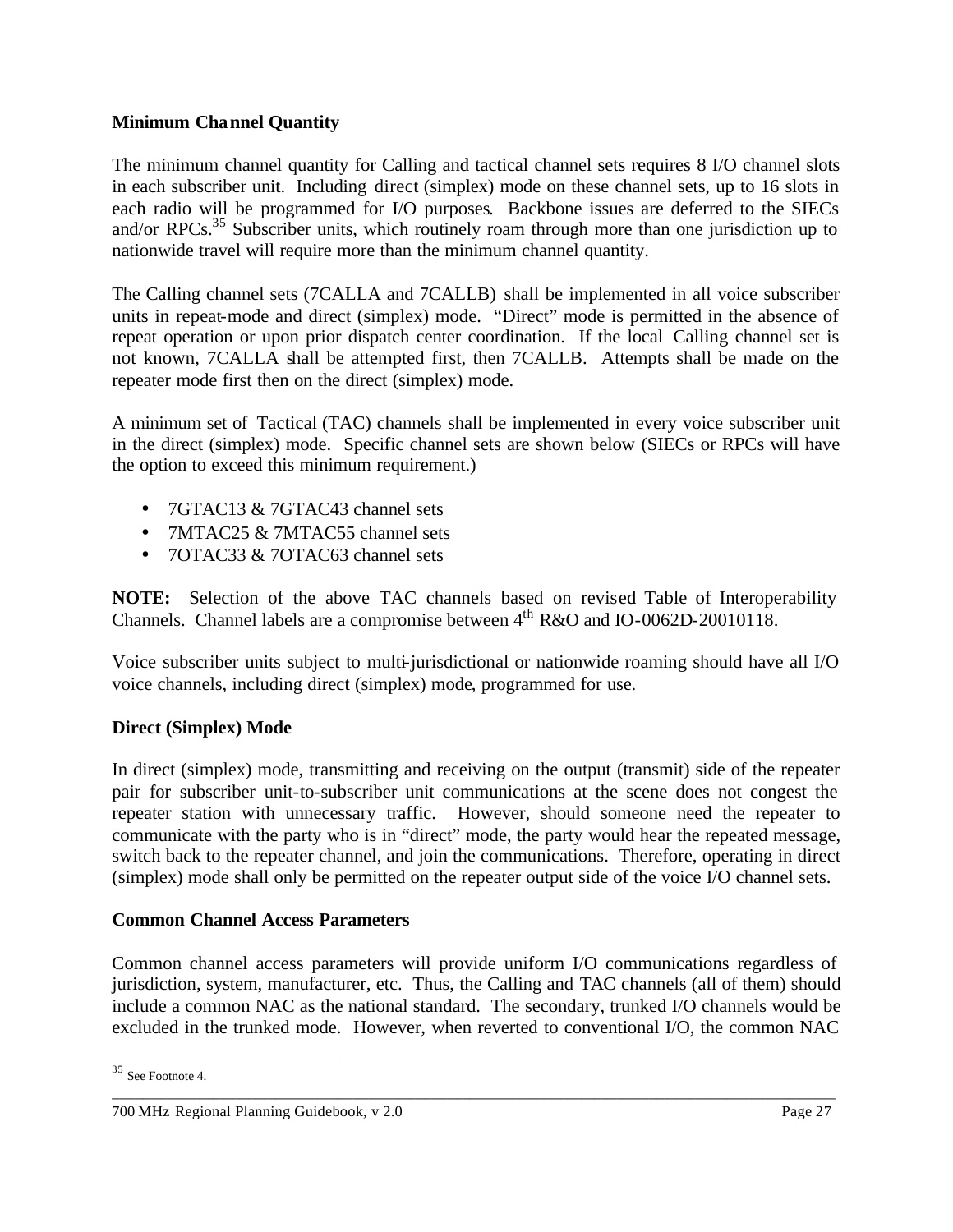would then apply. This national requirement should apply to base stations and subscriber units. This should apply to fixed or temporary operations. This should apply to tactical, vie, or other mutual aide conventional I/O use.

Common channel access parameters for all voice I/O shall utilize the default values (ANSI/TIA/EIA-102, BAAC-2000, approved April 25, 2000) provided in every radio regardless of manufacturer. Any common channel access parameters not provided shall be programmed accordingly. These parameters include the following:

P25 Network Access Code - \$293 (default value) P25 Manufacturers ID - \$00 (default value) P25 Designation ID - \$FFFFFF (designates everyone) P25 Talk group ID - \$0001 (default value) P25 Message Indicator \$000000…0, out to 24 zeros (unencrypted) P25 Key ID - \$0000 (default value) P25 Algorithm ID - \$80 (unencrypted)

Any deviation from \$293 will not be permitted unless the SIEC (or the RPC) $36$  can demonstrate in Plan amendment through the FCC-approved process that the intent of \$293 will be preserved on ALL conventional voice I/O channels – transmit and receive.

# **ITEM 7. ADDITIONAL SPECTRUM SET ASIDE FOR INTEROPERABILITY WITHIN THE REGION**

An individual region shall have the ability to assign additional spectrum within that region for Interoperability. The spectrum will only be available for use within that region. The RPC must designate which channels will be used, out of the General Use spectrum and must update the NLECTC pre-coordination database. The RPC shall justify the assignment of this additional spectrum and include operational guidelines as well as user criteria with eligibility requirements. A region requesting additional Interoperability spectrum must get concurrence from adjoining regions and must include a letter of concurrence from the adjoining regions.

# **ITEM 8. ALLOCATION OF "GENERAL USE" SPECTRUM**

All regions should use the following pre-planning methods to avoid problems with adjacent region coordination. This assures that adjacent regions that do not immediately form a Regional Planning Committee and develop plans are not completely blocked at the RPC borders.

1. Each county or area within the region may be given an initial allotment. Counties or other geographic subdivisions within 70 miles of regional border must share spectrum with the adjacent region(s). The appropriate ratio of channels shall be allotted to counties/areas in adjacent regions based upon each county's population. The use of the term 'county' in this

\_\_\_\_\_\_\_\_\_\_\_\_\_\_\_\_\_\_\_\_\_\_\_\_\_\_\_\_\_\_\_\_\_\_\_\_\_\_\_\_\_\_\_\_\_\_\_\_\_\_\_\_\_\_\_\_\_\_\_\_\_\_\_\_\_\_\_\_\_\_\_\_\_\_\_\_\_\_\_\_\_\_\_\_\_\_\_\_\_\_\_\_\_

<sup>36</sup> See Footnote 4

<sup>700</sup> MHz Regional Planning Guidebook, v 2.0 Page 28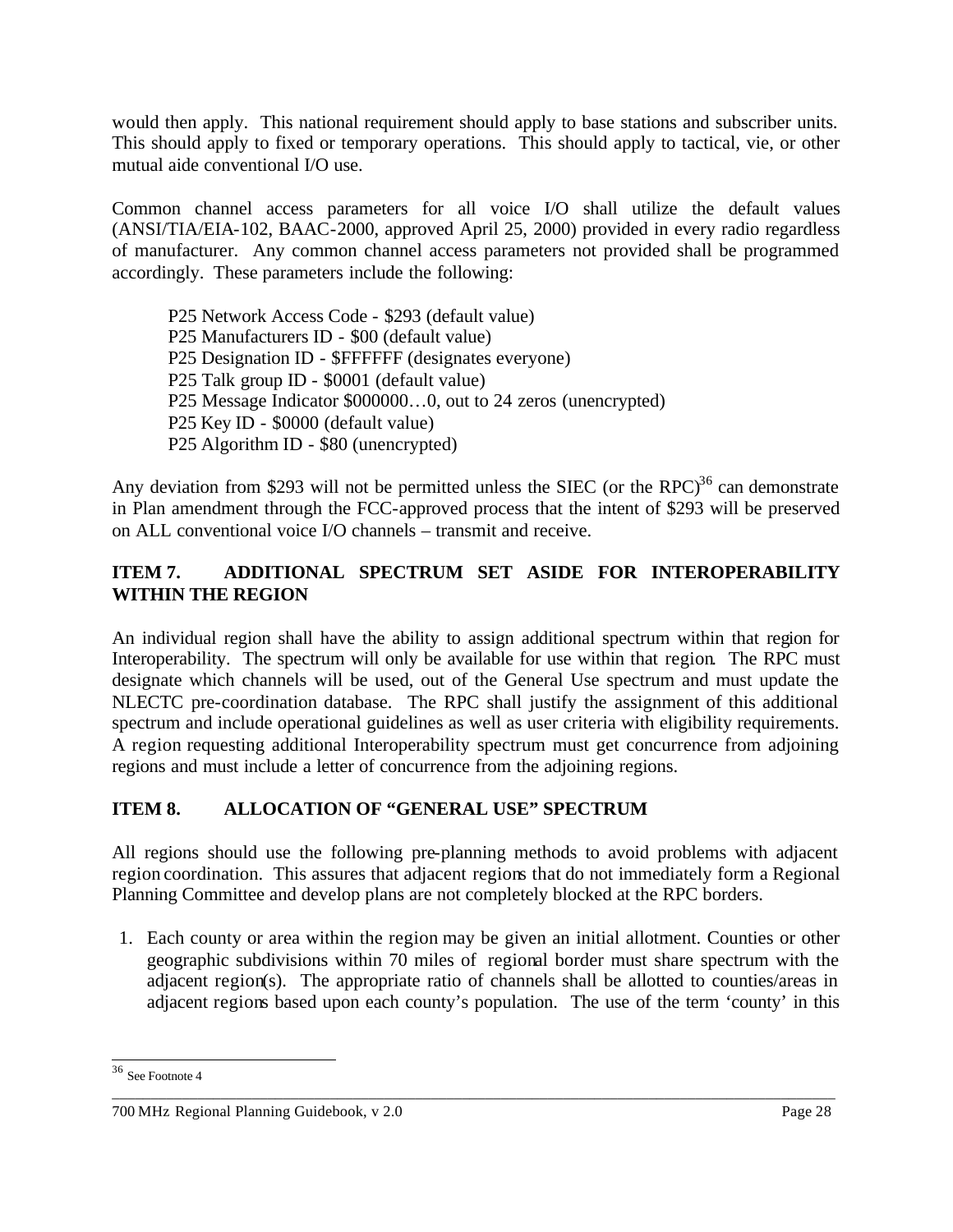paragraph is for planning purposes only, and should not be considered an allocation or assignment to a specific county or agency.

- 2. Applications within the region would be handled on a first-come, first-served basis.
- 3. If a region has not yet exhausted its 821 MHz allotment, the 700 MHz RPC should work with the 821 RPC, encouraging it, where technically appropriate, to complete the 821 MHz allocation before allocating the 700 MHz spectrum.

To allocate 700 MHz channels near the region borders, a 25 kHz building block will be used to distribute spectrum. Since there may be multiple technologies (FDMA, TDMA, etc.), bandwidths (6.25, 12.5, 25 kHz), and modulations, 25 kHz is the common bandwidth allowing any technology to be used. The use of 25 kHz building blocks allows for technology-neutral preplanning. If a licensee chooses a technology that does not use their entire 25 kHz allotment, they shall return the unused bandwidth to the region's 'general use' pool or work with the RPC and/or frequency coordinators to trade for another equivalent allotment. Care must be taken to avoid creating orphan channels that can not be used.

If, after five years, the county or city/town has not built out a system at 700 MHz, its allotted frequencies would be placed back into the region's 'general use' pool and be available to any applicant on a first-come, first-served basis.

Items that may affect planning are:

Pre-coordination procedures

- Procedures for allocation of both narrowband (less than or equal to 25 kHz) and wideband (greater than or equal to 50 kHz) channels
- Allocate frequencies to geographic areas prior to assignment. This will minimize changes to Regional Plan when actual frequencies are assigned to specific entities (each county, each city/town, etc)
- Criteria
	- population or population density
	- percentage
	- per-capita
	- minimum number of channels per entity
	- major needs
	- actual requests
	- regional, wide-area systems
	- should there be allotment to areas where there is little/no demand?
- Exact frequencies versus percentage of frequencies
- No exact antenna site locations for pre-coordination data
	- coordinate using county/city centroid
- Unique terrain conditions that affect allocations e.g., California's Central Valley
- Coordination of the 18 low power, on-site frequencies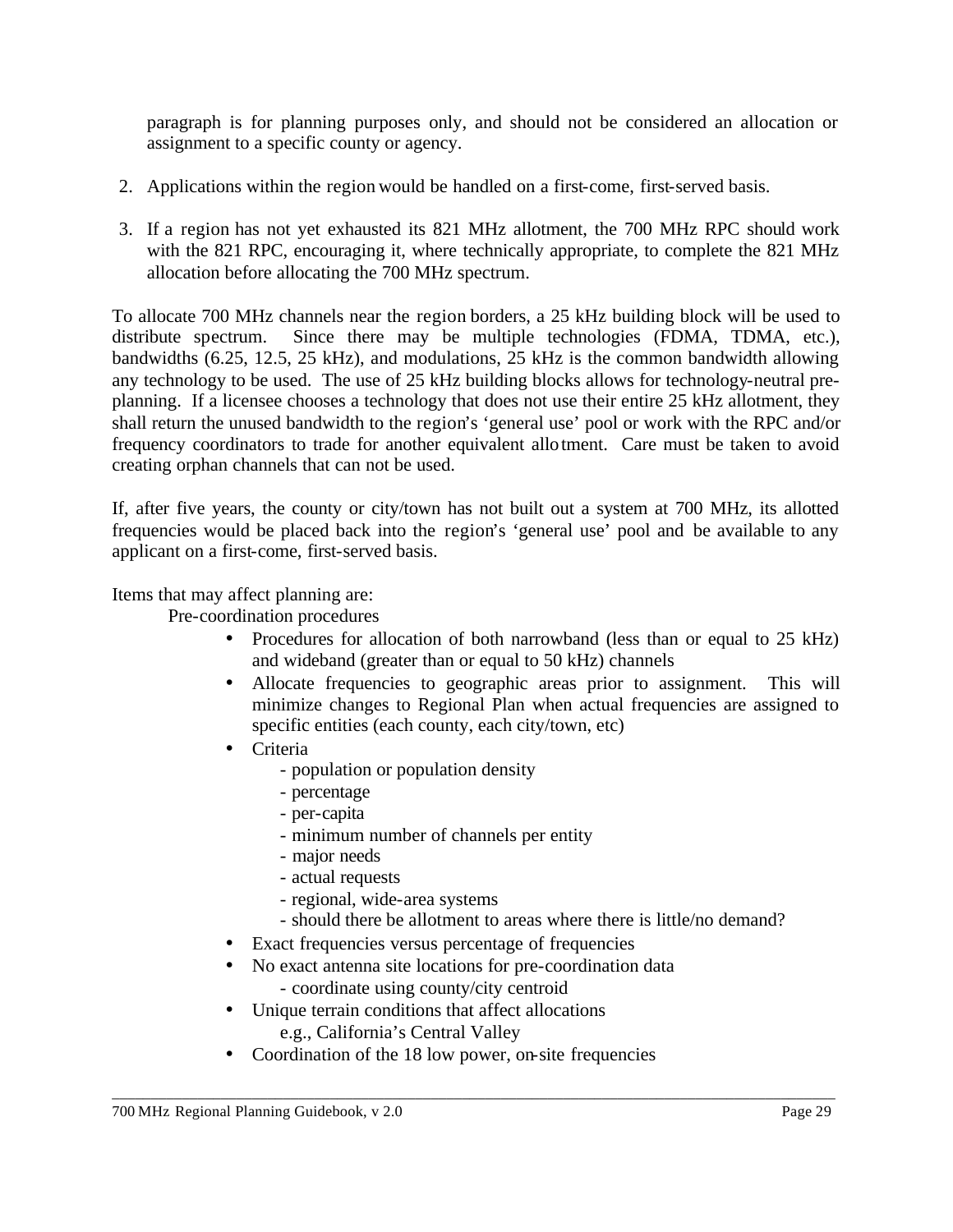Regions shall define their application solicitation and processing methodology. Items to consider:

- Filing windows
- First-come, first-served
- Set-asides, reserve pools
- Time period for the RPC to review the applications

Re-assignment/re-allotment and/or recovery of channel allotments

- Slow growth procedures
- Time limit on channels licensed and not constructed  $-5$  years

Procedures to use near Canadian or Mexican border (if applicable)

The NLECTC pre-coordination database and application flowchart must be used; see Appendix  $G<sup>37</sup>$  The RPC and the frequency coordinators are responsible for ensuring that the information contained in the NLECTC pre-coordination database is updated when licenses are granted or canceled and/or allotments changed.<sup>38</sup>

## **ITEM 9. AN EXPLANATION OF HOW NEEDS WERE ASSIGNED PRIORITIES IN AREAS WHERE NOT ALL ELIGIBLES COULD RECEIVE LICENSES.**

A matrix should be used to evaluate competing applications within the region. Each region is free to award point values to each category as it sees fit. The total point value should total 1000 or some factor of 10. The applications receiving the highest number of points will receive the channels. There are seven scoring categories:

• Service (Maximum score 350 points)

Police, fire, local government, combined systems, multi-jurisdictional systems, etc.

• Intersystem & Intra-system interoperability (Maximum score 100 points)

How well the proposed system will be able to communicate with other levels of government and services during an emergency on "regular" channels, not the I/O channels. Interoperability must exist among many agencies to successfully accomplish the highest level of service delivery to the public during a major incident, accident, natural disaster or terrorist attack. Applicants requesting 700 MHz spectrum shall inform the region of how and with whom they have been achieving interoperability in their present system.

The applicant shall stipulate how they will accomplish interoperability in their proposed system (gateway, switch, cross-band repeater, console cross-patch, software defined radio or other means) for each of the priorities listed below:

l <sup>37</sup> See Footnote 2

<sup>38</sup> *ibid.*

<sup>700</sup> MHz Regional Planning Guidebook, v 2.0 Page 30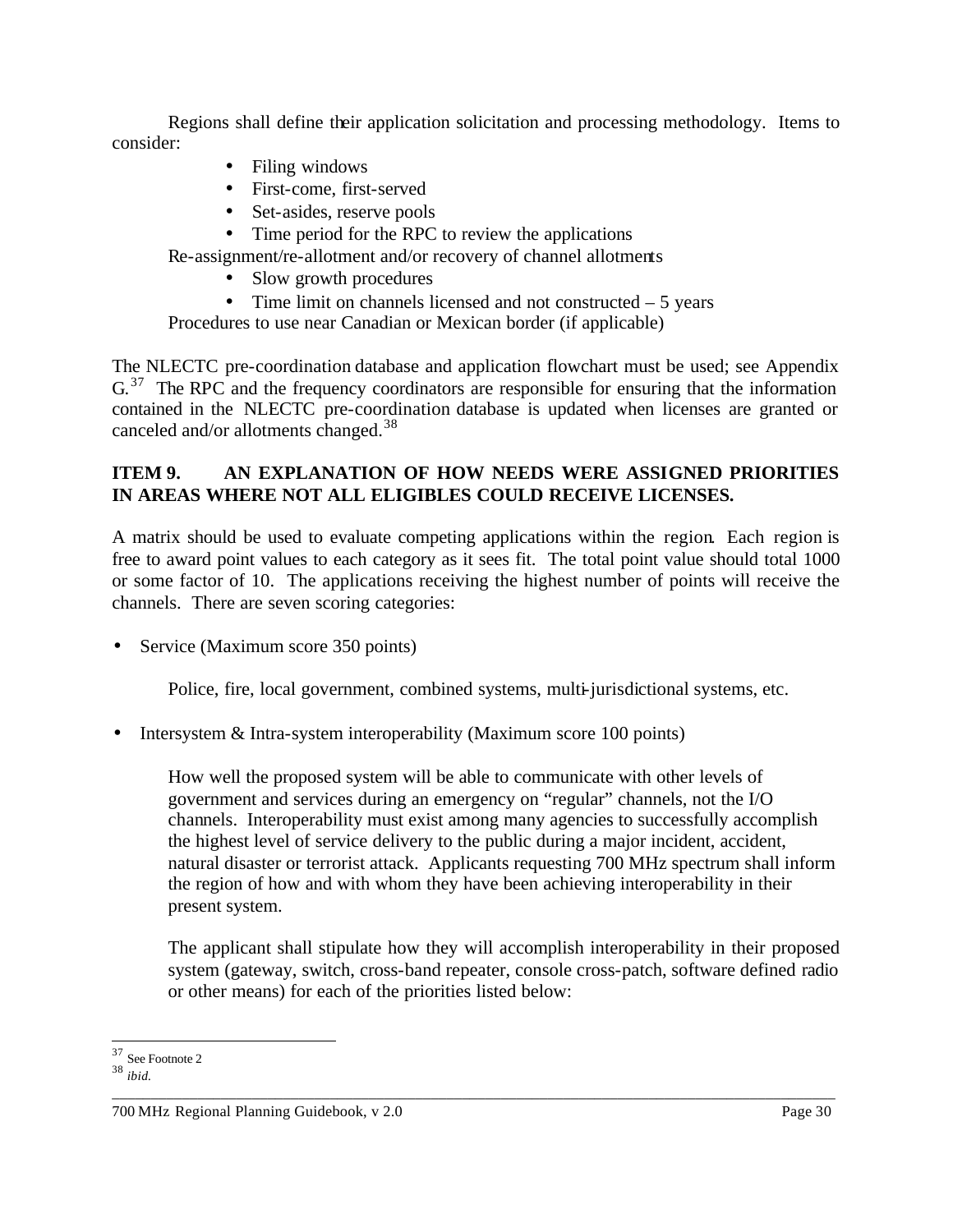- 1. Disaster and extreme emergency operation for mutual aid and interagency communications.
- 2. Emergency or urgent operation involving imminent danger to life or property.
- 3. Special event control, generally of a preplanned nature (including task force operations).
- *4.* Single agency secondary communications. *Priority 4 is the default priority when no other priority is declared and includes routine day to day (non-emergency) operations.*
- Loading (Maximum score 150 points)

Is the system part of a cooperative, multi-organization system? Is the application an expansion of an existing 800 MHz system? Have all 821 channels been assigned (where technically feasible)? A showing of maximum efficiency or a demonstration of the system's mobile usage pattern could be required in addition to loading information. Based on population, number of units (if number of units, are they take home, how many per officer), what are the talk groups?

• Spectrum Efficient Technology (Maximum score 350 points)

How spectrally efficient is the system's technology? Trunked systems are considered efficient "as well as any technological systems feature, which is designed to enhance the efficiency of the system and provide for the efficient use of the spectrum."

• Systems Implementation Factors (Maximum score 100 points)

Demonstrate funding, demonstrate system planning. Provide a construction and implementation schedule. Is this going to be slow growth (within the next five years) or is it something that's ready to be implemented now? A document stipulating what the agency is planning to implement signed by an official within the organization who handles the money is required. Some concerns expressed in this category were: how one legally provided a document that proves subsequent year funding; the money does not start flowing until the equipment is in place; some agencies cannot bond until they have the frequencies.

• Geographic Efficient (Maximum Score 100 points)

The ratio of subscriber units to area covered and the channel reuse potential were the two subcategories in this one. "The higher the ratio (mobiles divided by square miles of coverage) the more efficient the use of the frequencies. … Those systems which cover large geographic areas will have a greater potential for channel reuse and will therefore receive a high score in this subcategory."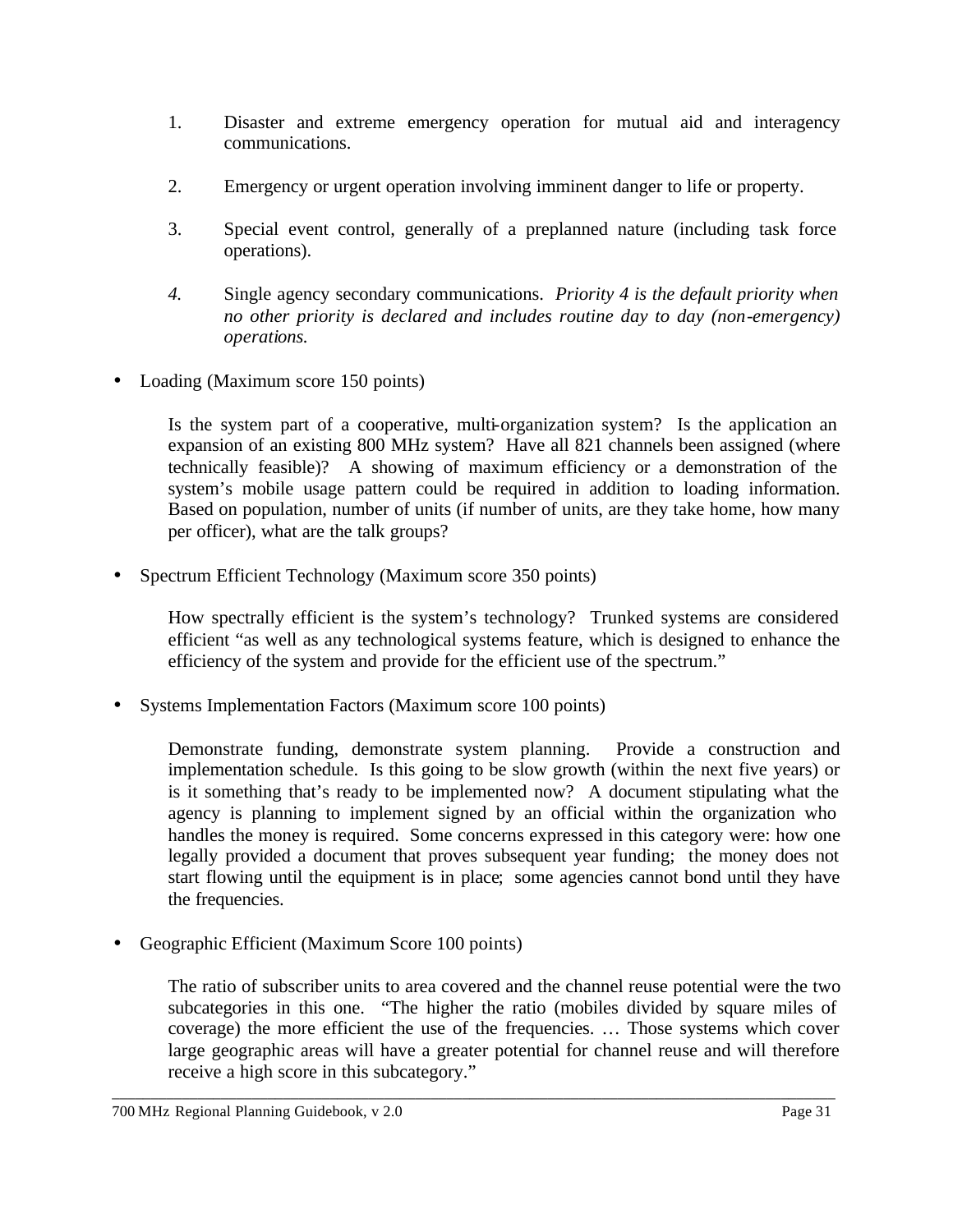• Givebacks (Maximum score 200 points)

Consider the number of channels given back Consider the extent of availability and usability of those channels to others.

Total evaluation points above add up to 1350.

## **ITEM 10. AN EXPLANATION OF HOW ALL THE REGION ELIGIBLES' NEEDS WERE CONSIDERED, AND TO THE EXTENT POSSIBLE, MET.**

Document the process and procedures followed to determine the applicant's needs and how those requests were evaluated. The region should explain how it opened filing windows, or how it processed the applications it received, used a matrix (described in Item 9 above) to evaluate and "weight" requests for frequencies, the percentage of requests it was able to meet, how many were turned down, how mutually exclusive applications were handled, when & how public notification and review of applications took place.

# **ITEM 11. EVIDENCE THAT THE PLAN HAS BEEN SUCCESSFULLY COORDI-NATED WITH ADJACENT REGIONS.**

As each region forms and begins to develop its regional plan, it must contact the chairs or the conveners of the adjacent regions to determine the status of that region's plan. In cases where the adjacent region(s) have not yet formed, the "first-in" RPC shall utilize the Pre-planning proposal listed in the next paragraphs and be exempt from the adjacent region concurrence requirement. As regions adjacent to the "first-in" RPC develop plans, the first-in RPCs concurrence is required.

The Implementation Subcommittee recommends that all regions use the following pre-planning method to facilitate coordination with adjacent regions. This protects adjacent regions that do not immediately form a Committee and establish a plan from becoming completely blocked at the RPC borders.

Each county or area within the region may be given an initial allotment. Counties or other geographic subdivisions within 70 miles of regional borders must share spectrum with the adjacent region(s). The appropriate ratio of channels shall be allotted to counties/areas in adjacent regions based upon each county's population. To allocate 700 MHz channels near the region borders, a 25 kHz building block will be used to distribute spectrum. Since multiple technologies (FDMA, TDMA, etc.), bandwidths (6.25, 12.5, 25 kHz), and modulations will be available, 25 kHz is the common allotment bandwidth. The use of 25 kHz allotment bandwidth allows for technology-neutral pre-planning. If a licensee chooses a technology that does not use their entire 25 kHz allotment, they shall return the unused bandwidth to the region's 'general use' pool or work with the RPC and/or frequency coordinators to trade for another equivalent allotment. Care must be taken to avoid creating orphan channels that cannot be used.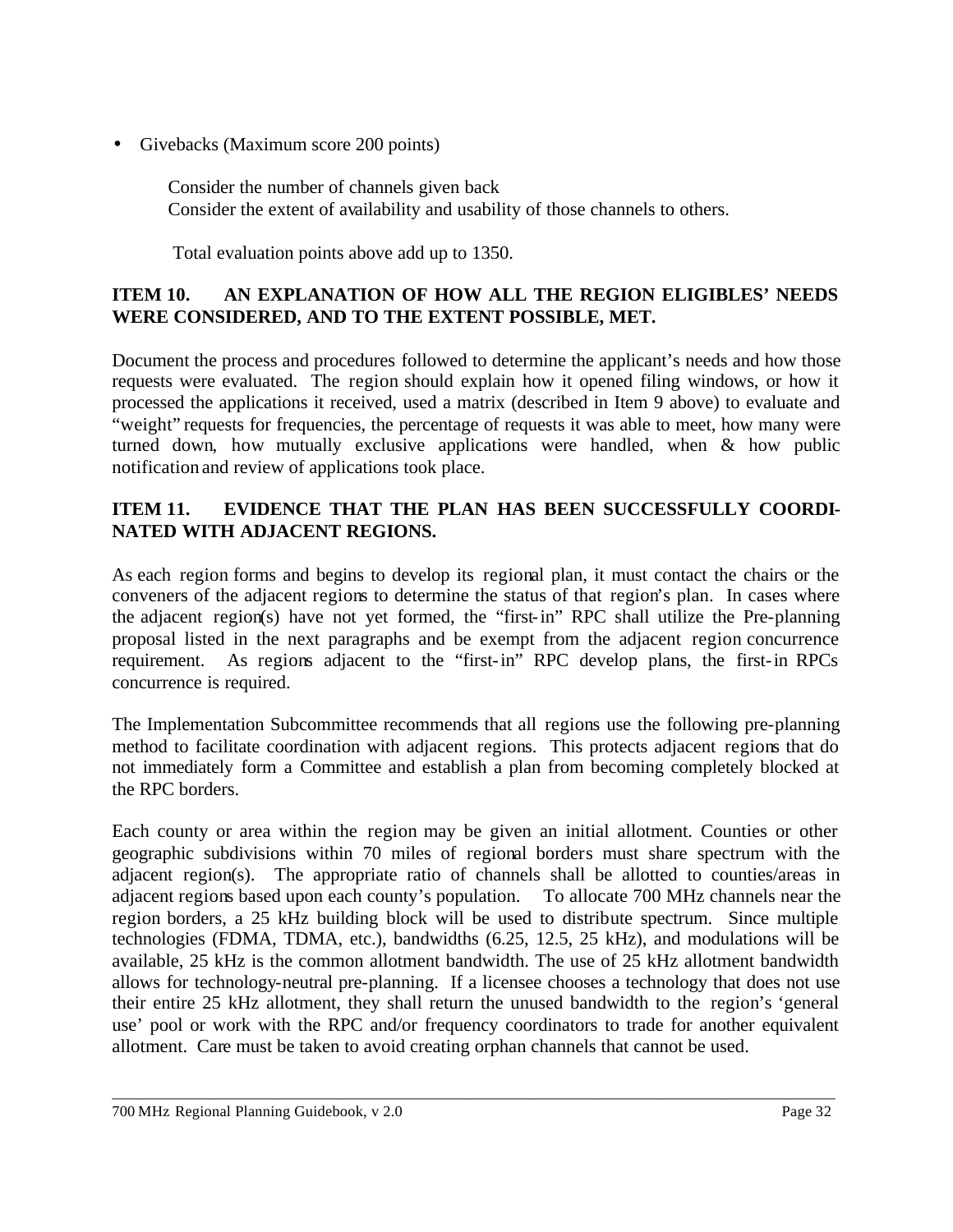If a region has not yet exhausted its 821 MHz allotment, the 700 MHz RPC should work with the 821 RPC, encouraging it to utilize the 821 MHz allocation, where practicable.

The NLECTC pre-coordination database shall<sup>39</sup> be used by RPCs to review adjacent region's plans.

Electronic or hard copy approval signed by the adjacent region(s)' RPC chairman (where a region has formed) must accompany each region's plan.

## **ITEM 12. A DETAILED DESCRIPTION OF HOW THE PLAN PUT SPECTRUM TO THE BEST POSSIBLE USE.**

Summarize considerations that were taken in the initial allotment of channels and what considerations should be taken during system design and coordination/licensing to assure that the most efficient use of the spectrum is made.

#### **ITEM 13. A DETAILED DESCRIPTION OF THE FUTURE PLANNING PROCESS, INCLUDING BUT NOT LIMITED TO THE AMENDMENT PROCESS, MEETING ANNOUNCEMENTS AND MINUTES, DATABASE MAINTENANCE AND DISPUTE RESOLUTION.**

#### **Future Planning & Minutes**

The RPC shall determine the frequency of meetings and include the schedule in the Bylaws. The RPC shall also define how and where future applications and/or license modifications will be filed. A list of publications and/or websites that will be used to announce the meetings shall be provided. The Bylaws should include a description of the process by which the plan can be amended. The RPC shall record the minutes of all meetings and shall keep them available for three years for review upon request by the FCC.

#### **Database Maintenance<sup>40</sup>**

RPCs shall use the NLECTC pre-coordination database, specifically designed for use in the 746- 776/794-806 MHz public safety band. This database will contain frequency availability and preallotment. The Regional Committees shall use the NLECTC pre-coordination database to review pending and/or complete pre-allotments for the adjacent regions to assist in completing their respective plans.

\_\_\_\_\_\_\_\_\_\_\_\_\_\_\_\_\_\_\_\_\_\_\_\_\_\_\_\_\_\_\_\_\_\_\_\_\_\_\_\_\_\_\_\_\_\_\_\_\_\_\_\_\_\_\_\_\_\_\_\_\_\_\_\_\_\_\_\_\_\_\_\_\_\_\_\_\_\_\_\_\_\_\_\_\_\_\_\_\_\_\_\_\_

 $39$  See Footnote 2. A Petition for Reconsideration on mandatory use of the database has been filed by PSWN. The Implementation

Subcommittee maintains its recommendation that the use of the NLECTC database be mandatory. Therefore, the language referring to use of the NLECTC database has been retained as mandatory. The language will be changed to reflect the FCC's decision on PSWN's Petition for Reconsideration, if necessary.

<sup>40</sup> *Ibid*.

<sup>700</sup> MHz Regional Planning Guidebook, v 2.0 Page 33